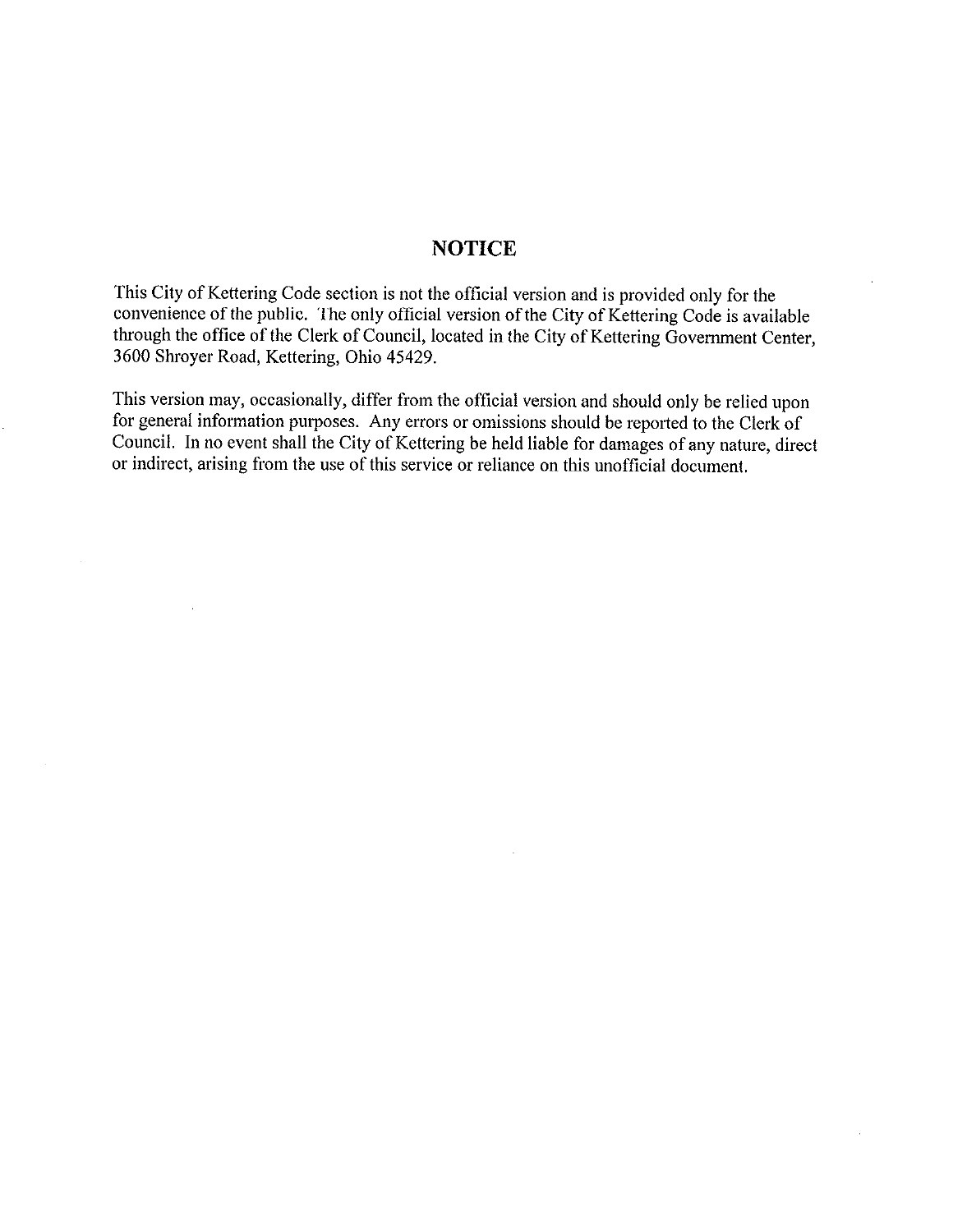# **CHAPTER 1104 FLOOD DAMAGE PREVENTION**

| 1104.01 | <b>General Provisions</b> | 1104.04 | Use and Development               |
|---------|---------------------------|---------|-----------------------------------|
|         |                           |         | <b>Standards for Flood Hazard</b> |
|         |                           |         | Reduction                         |
| 1104.02 | Definitions               | 1104.05 | Appeals and Variances             |
| 104.03  | Administration            | 1104.06 | Enforcement                       |

## **SECTION 1104.01 GENERAL PROVISIONS**

## **1104.01.1 Findings of Fact**

The City of Kettering has special flood hazard areas that are subject to periodic inundation which may result in loss of life and property, health and safety hazards, disruption of commerce and governmental services, extraordinary public expenditures for flood protection and relief, and impairment of the tax base. Additionally, structures that are inadequately elevated, floodproofed, or otherwise protected from flood damage also contribute to the flood loss. In order to minimize the threat of such damages and to achieve the purposes hereinafter set forth, these regulations are adopted.

## **1104.01.2 Statement of Purpose**

It is the purpose of this ordinance to promote the public health, safety and general welfare, and to:

- A. Protect human life and health;
- B. Minimize expenditure of public money for costly flood control projects;
- C. Minimize the need for rescue and relief efforts associated with flooding and generally undertaken at the expense of the general public;
- D. Minimize prolonged business interruptions;
- E. Minimize damage to public facilities and utilities such as water and gas mains, electric, telephone and sewer lines, streets and bridges located in areas of special flood hazards;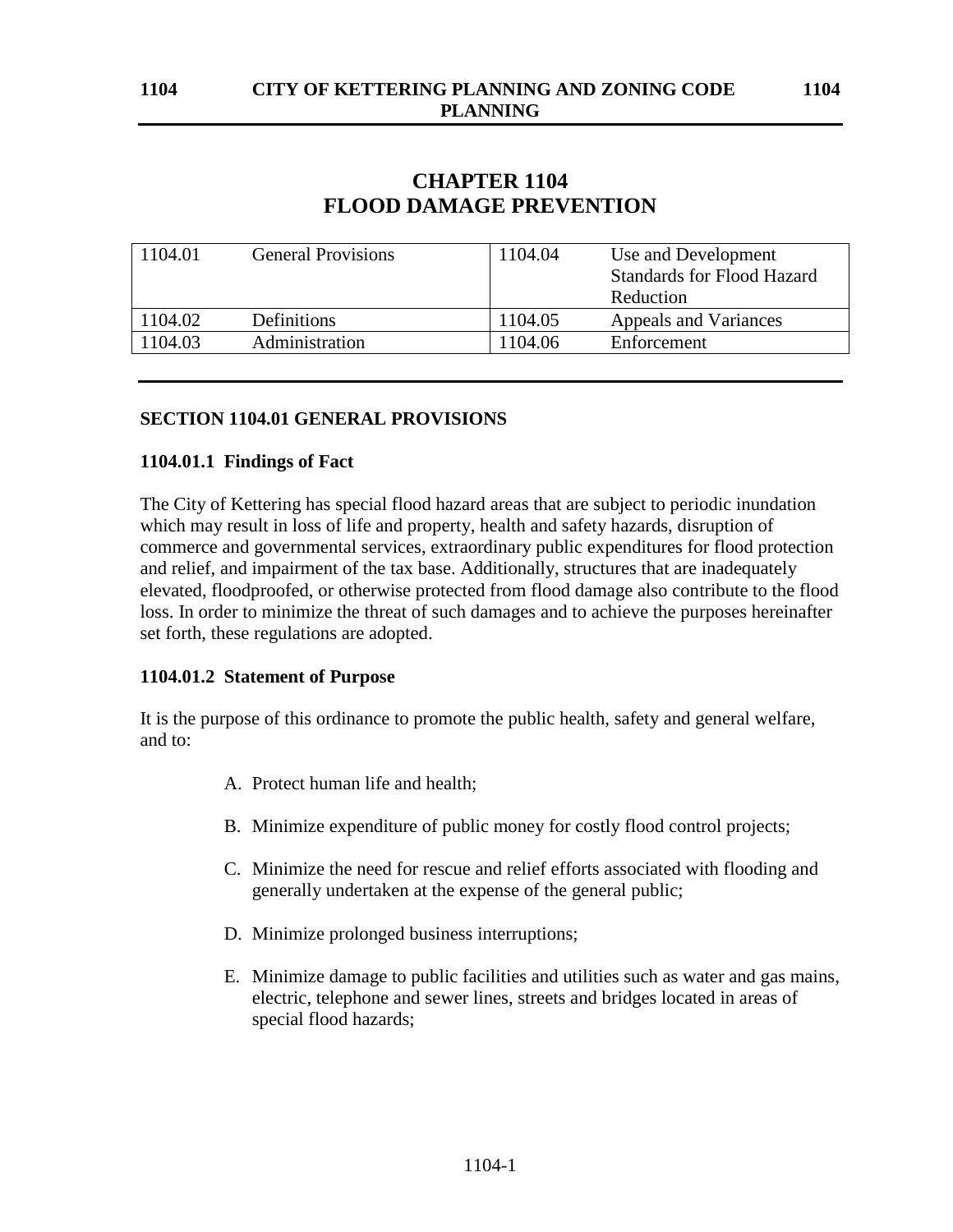- F. Help maintain a stable tax base by providing for the proper use and development of areas of special flood hazard so as to protect property and minimize future flood blight areas;
- G. Ensure that those who occupy the areas of special flood hazard assume responsibility for their actions;
- H. Minimize the impact of development on adjacent properties within and near flood prone areas;
- I. Ensure that the flood storage and conveyance functions of the floodplain are maintained;
- J. Minimize the impact of development on the natural, beneficial values of the floodplain;
- K. Prevent floodplain uses that are either hazardous or environmentally incompatible; and
- L. Meet community participation requirements of the National Flood Insurance Program.

#### **1104.01.3 Methods of Reducing Flood Loss**

In order to accomplish its purposes, this ordinance includes methods and provisions for:

- A. Restricting or prohibiting uses which are dangerous to health, safety, and property due to water hazards, or which result in damaging increases in flood heights or velocities;
- B. Requiring that uses vulnerable to floods, including facilities that serve such uses, be protected against flood damage at the time of initial construction;
- C. Controlling the alteration of natural floodplains, stream channels, and natural protective barriers, which help accommodate or channel flood waters;
- D. Controlling filling, grading, dredging, excavating, and other development which may increase flood damage; and
- E. Preventing or regulating the construction of flood barriers that will unnaturally divert flood waters or which may increase flood hazards in other areas.

## **1104.01.4 Lands to Which These Regulations Apply**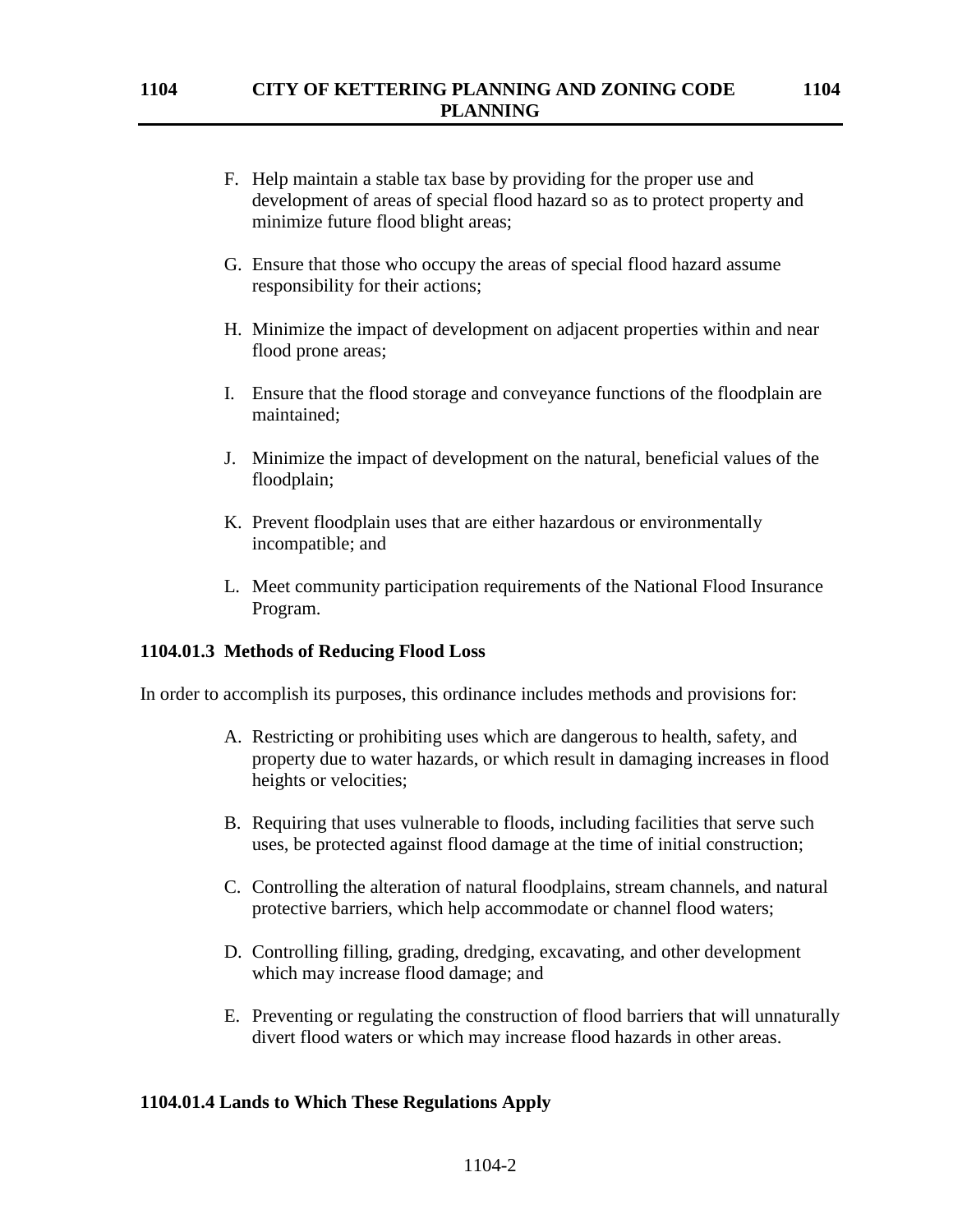This Chapter shall apply to all areas of special flood hazard within Kettering as identified elsewhere in this Chapter, including any additional areas of special flood hazard annexed by the City of Kettering.

### **1104.01.5 Basis for Establishing the Areas of Special Flood Hazard**

For the purposes of this Chapter, the following studies and/or maps are adopted:

- A. Flood Insurance Study for Montgomery County, Ohio and Incorporated Areas, effective January 6, 2005; Flood Insurance Rate Maps for Montgomery County, Ohio and Incorporated Areas, effective January 6, 2005; Flood Insurance Study for Greene County, Ohio and Incorporated Areas, effective March 8, 2022; Flood Insurance Rate Maps for Greene County, Ohio and Incorporated Areas, effective March 8, 2022; and
- B. Other studies and/or maps which may be relied upon for establishment of the flood protection elevation, delineation of the 100-year floodplain, floodways, or delineation of other areas of special flood hazard. Any hydrologic and hydraulic engineering analysis authored by a registered professional engineer in the State of Ohio; and any revisions to the aforementioned maps and / or studies are hereby adopted by reference and declared to be a part of these regulations. Such maps and/or studies are on file at the City of Kettering Planning and Development Department located at 3600 Shroyer Road, Kettering, OH 45440.

#### **1104.01.6 Abrogation and Greater Restrictions**

These regulations are not intended to repeal any existing ordinances including subdivision regulations, zoning or building codes. In the event of a conflict between these regulations and any other ordinance, the more restrictive shall be followed. These regulations are not intended to repeal, abrogate or impair any existing easements, covenants or deed restrictions. However, where this ordinance and another ordinance, easement, covenant or deed restriction conflict or overlap, whichever imposes the more stringent restrictions shall prevail.

#### **1104.01.7 Interpretation**

In the interpretation and application of these regulations, all provisions shall be:

- A. Considered as minimum requirements;
- B. Liberally construed in favor of the governing body; and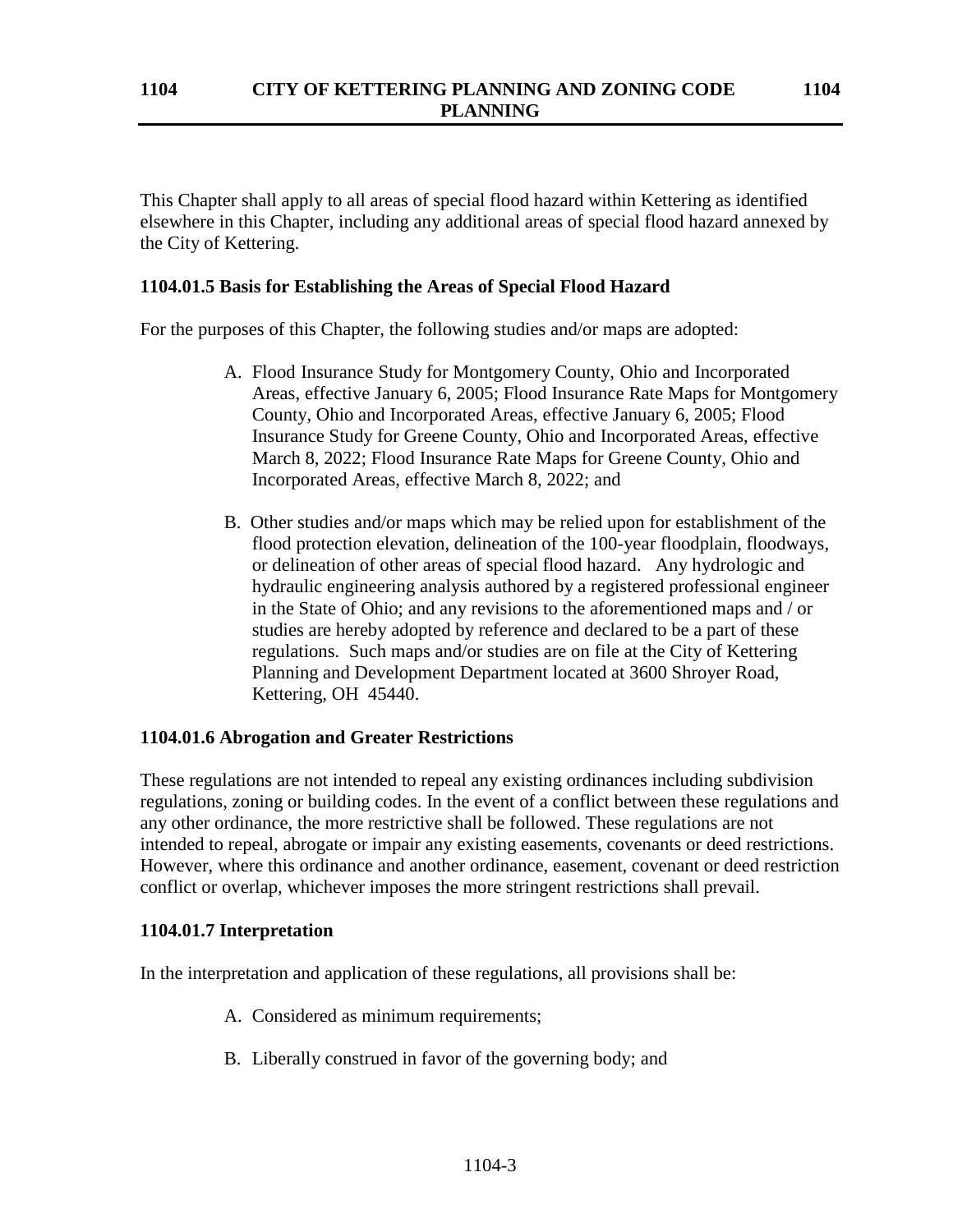C. Deemed neither to limit nor repeal any other powers granted under the state statutes. Where a provision of this Chapter may be in conflict with general Ohio law or Federal law, such general Ohio law or Federal law shall take precedence over such provision.

## **1104.01.8 Warning and Disclaimer of Liability**

The degree of flood protection required by this Chapter is considered reasonable for regulatory purposes and is based on scientific and engineering considerations. Larger floods can and will occur on rare occasions. Flood heights may be increased by man-made or natural causes. This Ordinance does not imply that land outside the areas of special flood hazard or uses permitted within such areas will be free from flooding or flood damage. This Chapter shall not create liability on the part of the City of Kettering, any officer or employee thereof, or the Federal Emergency Management Agency, for any flood damage that results from reliance on this Chapter or any administrative decision lawfully made thereunder.

### **1104.01.9 Severability**

Should any section or provision of this Chapter be declared by the courts to be unconstitutional or invalid, such decision shall not affect the validity of the Chapter as a whole, or any part thereof other than the part so declared to be unconstitutional or invalid.

## **SECTION 1104.02 DEFINITIONS**

For the purposes of Chapter 1104, the following terms, phrases, words, and their derivations shall have the meanings as set forth herein. When not inconsistent with the context, words in the present tense include the future tense, words in the plural number include the singular number, and words in the singular number include the plural number. The words "shall" and "will" are mandatory and "may" is permissive. Words or phrases used in these regulations shall be interpreted so as to give them the meaning they have in common usage and to give these regulations the most reasonable application. References hereafter to "Sections" or "Subsections" are, unless otherwise specified, references to Sections or Subsections in this Chapter. Defined terms remain defined terms whether or not capitalized. Words used in this Chapter may be the same as words used in other chapters and provisions of the Codified Ordinances. However, the definitions of words used in this Chapter may be different than those used in other chapters.

#### **ACCESSORY STRUCTURE**

A structure on the same lot with, and of a nature customarily incidental and subordinate to, the principal structure.

#### **APPEAL**

A request for review of the floodplain administrator's interpretation of any provision of this Chapter or a request for a variance.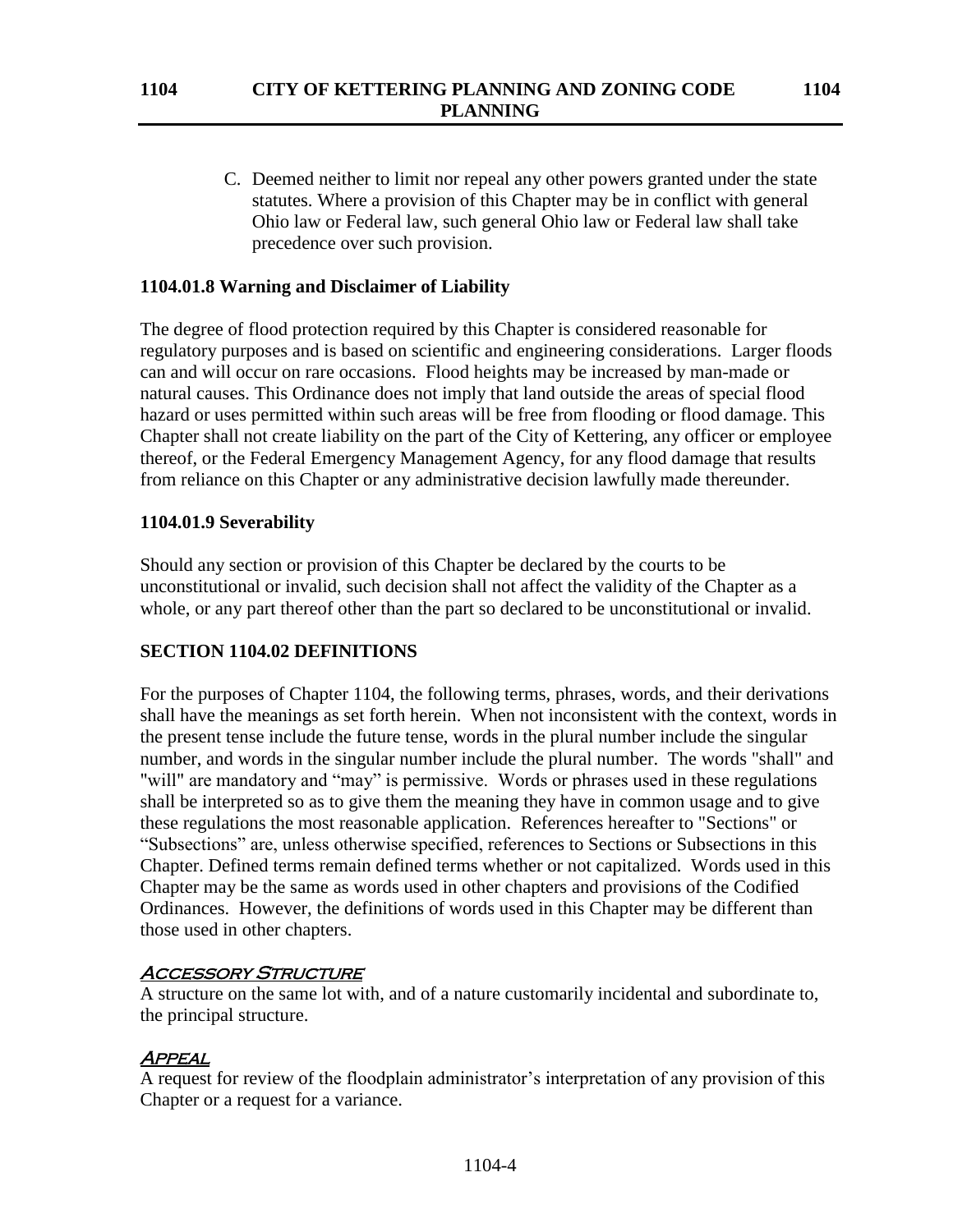## Base Flood

The flood having a one percent chance of being equaled or exceeded in any given year. The base flood may also be referred to as the 1% chance annual flood or one-hundred (100) year flood.

# Base (100-Year) Flood Elevation (BFE)

The water surface elevation of the base flood in relation to a specified datum, usually the National Geodetic Vertical Datum of 1929 or the North American Vertical Datum of 1988, and usually expressed in Feet Mean Sea Level (MSL). In Zone AO areas, the base flood elevation is the lowest adjacent natural grade elevation plus the depth number (from 1 to 3 feet).

## **BASEMENT**

Any area of the building having its floor subgrade (below ground level) on all sides.

## **DEVELOPMENT**

Any manmade change to improved or unimproved real estate, including but not limited to buildings or other structures, mining, dredging, filling, grading, paving, excavation or drilling operations or storage of equipment or materials.

## Enclosure Below the Lowest Floor

See "Lowest Floor."

## Executive Order 11988 (Floodplain Management)

Issued by President Carter in 1977, this order requires that no federally assisted activities be conducted in or have the potential to affect identified special flood hazard areas, unless there is no practicable alternative.

# Federal Emergency Management Agency (FEMA)

The agency with the overall responsibility for administering the National Flood Insurance Program.

# Fill

A deposit of earth material placed by artificial means.

# Flood or Flooding

A general and temporary condition of partial or complete inundation of normally dry land areas from:

- A. The overflow of inland or tidal waters; and/or
- B. The unusual and rapid accumulation or runoff of surface waters from any source.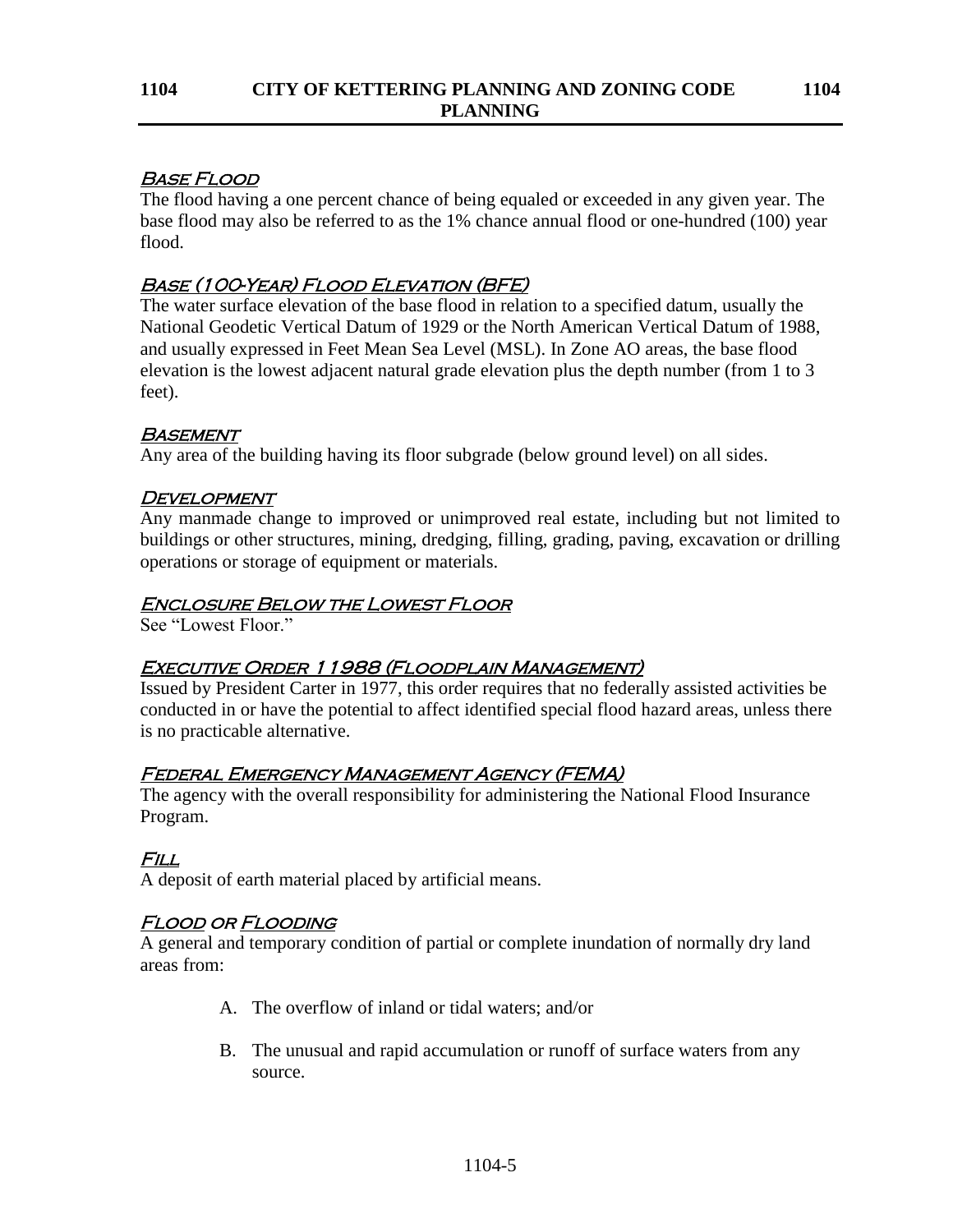## Flood Hazard Boundary Map (FHBM)

Usually the initial map produced by the Federal Emergency Management Agency, or U.S. Department of Housing and Urban Development, for a community depicting approximate special flood hazard areas.

## Flood Insurance Rate Map (FIRM)

An official map on which the Federal Emergency Management Agency or the U.S. Department of Housing and Urban Development has delineated the areas of special flood hazard.

## Flood Insurance Risk Zones

Zone designations on FHBMs and FIRMs that indicate the magnitude of the flood hazard in specific areas of a community. Following are the zone definitions:

### ZONE A:

Special flood hazard areas inundated by the 100-year flood in any given year; base flood elevations are not determined.

### Zones A1-30 and Zone AE:

Special flood hazard areas inundated by the 100-year flood in any given year; base flood elevations are determined.

## ZONE AO:

Special flood hazard areas inundated by the 100-year flood in any given year; with flood depths of 1 to 3 feet (usually sheet flow on sloping terrain); average depths are determined.

### Zone AH:

Special flood hazard areas inundated by the 100-year flood in any given year; flood depths of 1 to 3 feet (usually areas of ponding); base flood elevations are determined.

#### ZONE A99:

Special flood hazard areas inundated by the 100-year flood to be protected from the 100-year flood by a Federal flood protection system under construction; no base flood elevations are determined.

#### Zone B and Zone X (shaded):

Areas of 500-year flood; areas subject to the 100-year flood with average depths of less than 1 foot or with contributing drainage area less than 1 square mile; and areas protected by levees from the base flood.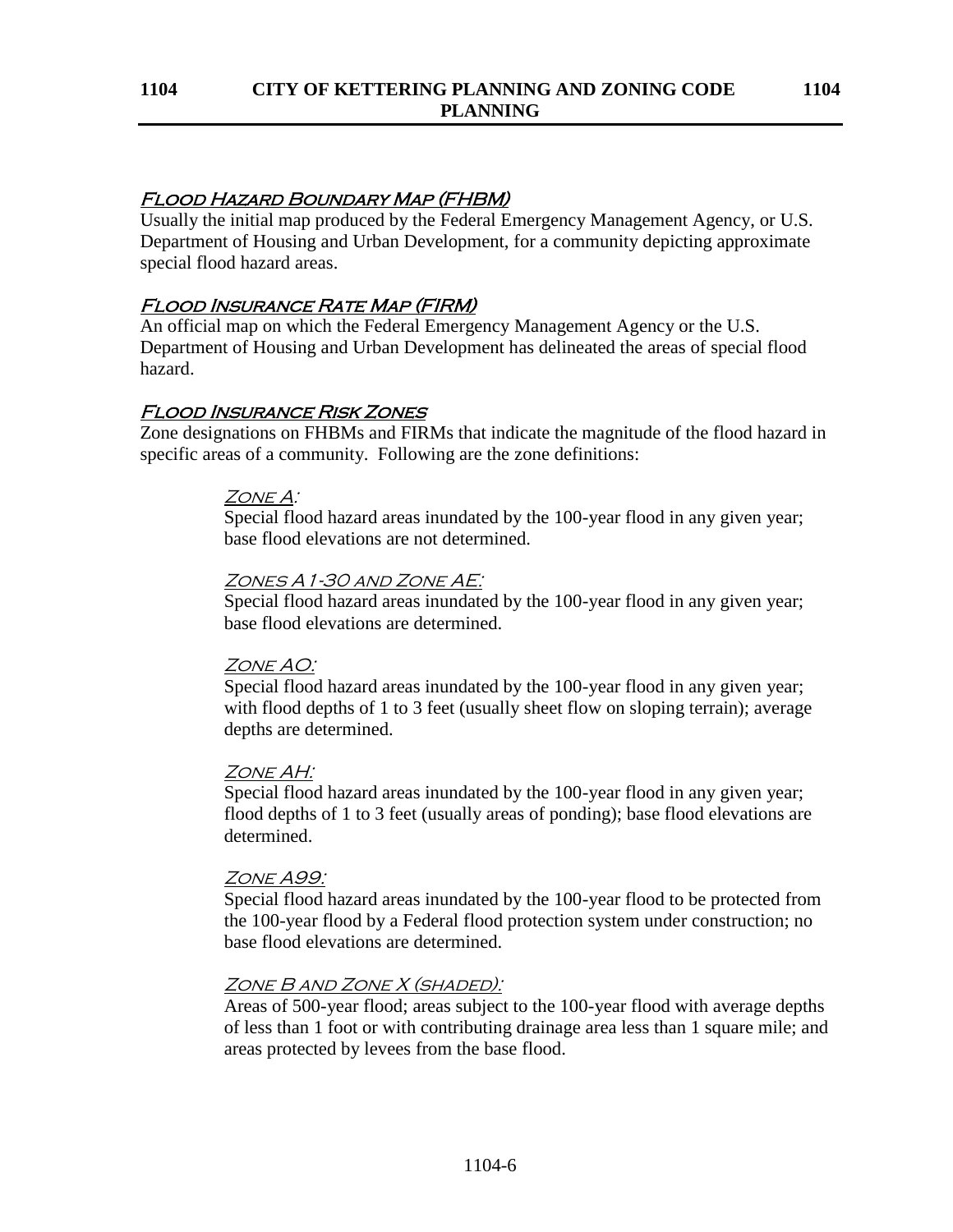#### Zone C and Zone X (unshaded):

Areas determined to be outside the 500-year floodplain.

## Flood Insurance Study (FIS)

The official report in which the Federal Emergency Management Agency or the U.S. Department of Housing and Urban Development has provided flood profiles, floodway boundaries (sometimes shown on Flood Boundary and Floodway Maps), and the water surface elevations of the base flood.

## Floodproofing

Any combination of structural and non-structural additions, changes, or adjustments to structures which reduce or eliminate flood damage to real estate or improved real property, water and sanitary facilities, structures and their contents.

## **FLOOD PROTECTION ELEVATION**

The Flood Protection Elevation, or FPE, is the base flood elevation plus one (1.0) foot of freeboard. In areas where no base flood elevations exist from any authoritative source, the flood protection elevation can be historical flood elevations, or base flood elevations determined and/or approved by the floodplain administrator.

## **FLOODWAY**

A floodway is the channel of a river or other watercourse and the adjacent land areas that have been reserved in order to pass the base flood discharge. A floodway is typically determined through a hydraulic and hydrologic engineering analysis such that the cumulative increase in the water surface elevation of the base flood discharge is no more than a designated height. In no case shall the designated height be more than one foot at any point within the community.

The floodway is an extremely hazardous area, and is usually characterized by any of the following: Moderate to high velocity flood waters, high potential for debris and projectile impacts, and moderate to high erosion forces.

## **FREEBOARD**

A factor of safety usually expressed in feet above a flood level for the purposes of floodplain management. Freeboard tends to compensate for the many unknown factors that could contribute to flood heights greater than the height calculated for a selected size flood and floodway conditions, such as wave action, obstructed bridge openings, debris and ice jams, and the hydrologic effect of urbanization in a watershed.

## **HISTORIC STRUCTURE**

Any structure that is:

1. Listed individually in the National Register of Historic Places (a listing maintained by the U.S. Department of Interior) or preliminarily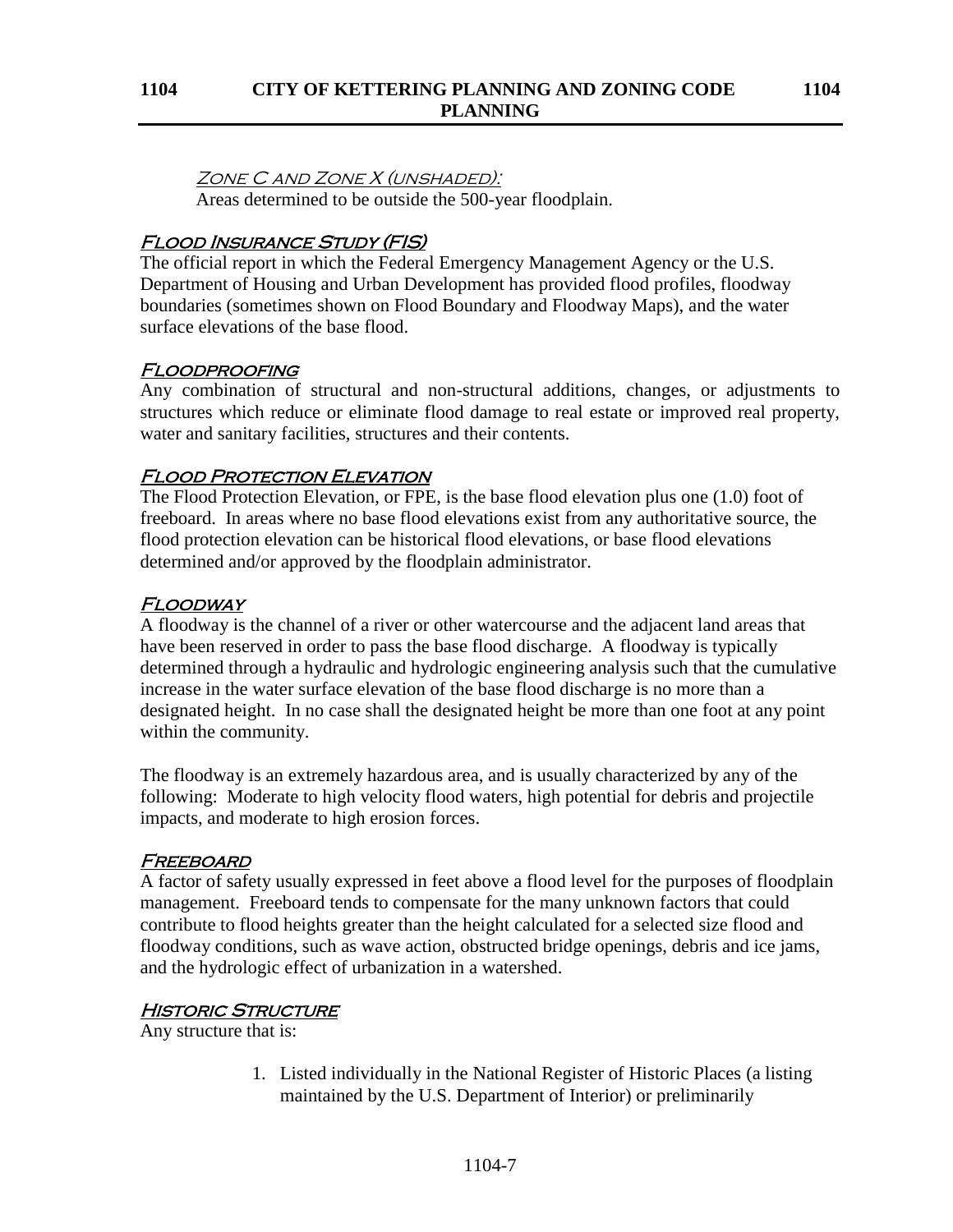determined by the Secretary of the Interior as meeting the requirements for individual listings on the National Register; or

- 2. Certified or preliminarily determined by the Secretary of the Interior as contributing to the historical significance of a registered historic district or a district preliminarily determined by the Secretary to qualify as a registered historic district; or
- 3. Individually listed on the State of Ohio's inventory of historic places maintained by the Ohio Historic Preservation Office.

## Hydrologic and Hydraulic Engineering Analysis

An analysis performed by a professional engineer, registered in the State of Ohio, in accordance with standard engineering practices as accepted by FEMA, used to determine flood elevations and/or floodway boundaries.

### **LETTER OF MAP CHANGE (LOMC)**

A Letter of Map Change is an official FEMA determination, by letter, to amend or revise effective Flood Insurance Rate Maps, Flood Boundary and Floodway Maps, and Flood Insurance Studies. LOMCs are broken down into the following categories:

#### LETTER OF MAP AMENDMENT (LOMA)

A revision based on technical data showing that a property was incorrectly included in a designated special flood hazard area. A LOMA amends the current effective Flood Insurance Rate Map and establishes that a specific property is not located in a special flood hazard area.

#### LETTER OF MAP REVISION (LOMR)

A revision based on technical data that, usually due to manmade changes, shows changes to flood zones, flood elevations, floodplain and floodway delineations, and planimetric features. One common type of LOMR, a LOMR-F, is a determination concerning whether a structure or parcel has been elevated by fill above the base flood elevation and is, therefore, excluded from the special flood hazard area.

#### Conditional Letter of Map Revision (CLOMR)

A comment by FEMA regarding a proposed project that would, upon construction, affect the hydrologic or hydraulic characteristics of a flooding source and thus result in the modification of the existing regulatory floodway, the effective base flood elevations, or the special flood hazard area. A CLOMR does not amend or revise effective Flood Insurance Rate Maps, Flood Boundary and Floodway Maps, or Flood Insurance Studies.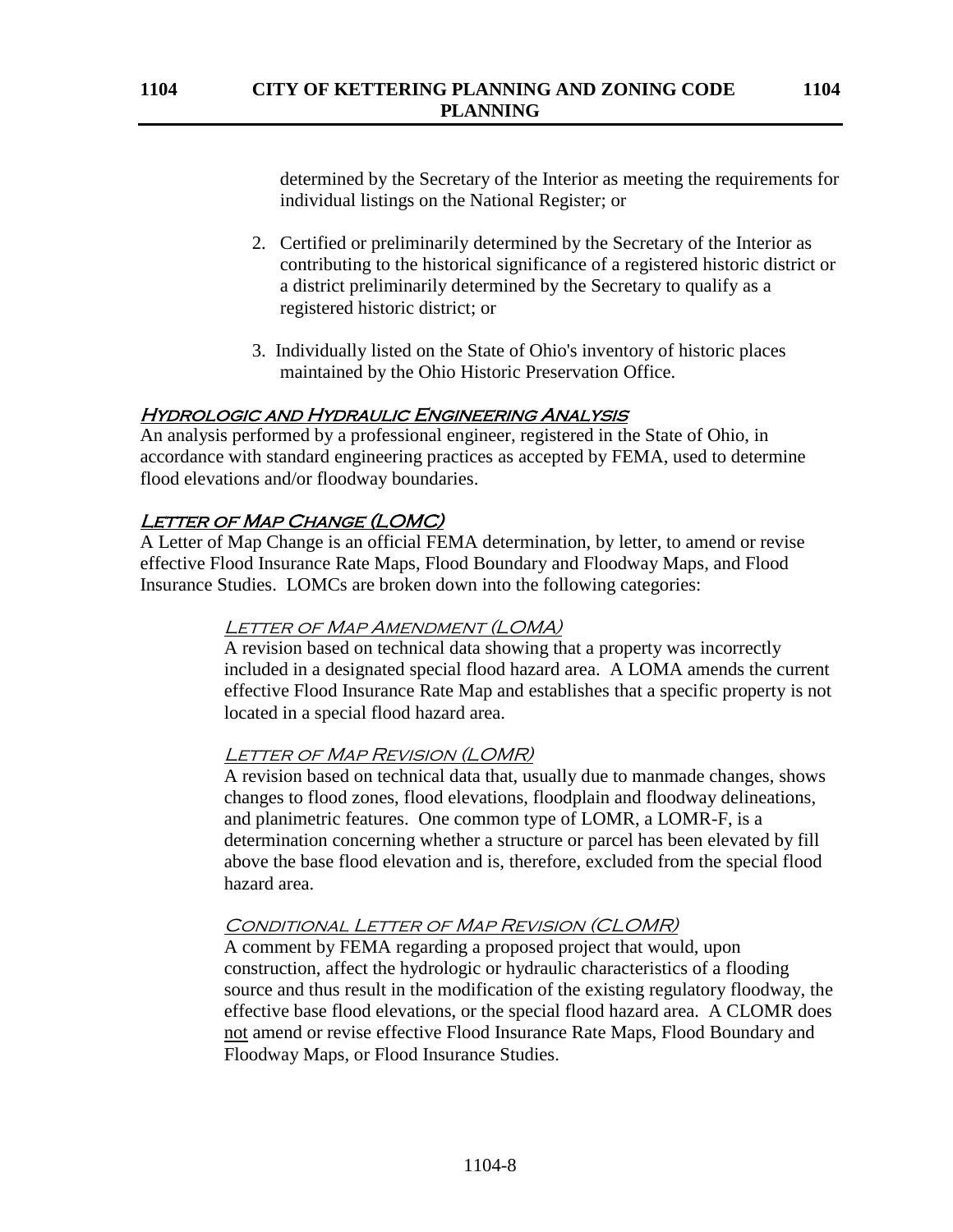# Lowest Floor

The lowest floor of the lowest enclosed area (including basement) of a structure. This definition excludes an "enclosure below the lowest floor" which is an unfinished or flood resistant enclosure usable solely for parking of vehicles, building access or storage, in an area other than a basement area, provided that such enclosure is built in accordance with the applicable design requirements specified in these regulations for enclosures below the lowest floor.

# **MANUFACTURED HOME**

A structure, transportable in one or more sections, which is built on a permanent chassis and is designed for use with or without a permanent foundation when connected to the required utilities. The term "manufactured home" does not include a "recreational vehicle". For the purposes of these regulations, a manufactured home includes manufactured homes and mobile homes as defined in Chapter 4781 of the Ohio Revised Code.

# **MANUFACTURED HOME PARK**

As specified in the Ohio Adm. Code 4781-12-01(K), a manufactured home park means any tract of land upon which three or more manufactured homes, used for habitation are parked, either free of charge or for revenue purposes, and includes any roadway, building, structure, vehicle, or enclosure used or intended for use as part of the facilities of the park. A tract of land that is subdivided and the individual lots are not for rent or rented, but are for sale or sold for the purpose of installation of manufactured homes on the lots, is not a manufactured home park, even though three or more manufactured homes are parked thereon, if the roadways are dedicated to the local government authority. Manufactured home park does not include any tract of land used solely for the storage or display for sale of manufactured homes.

# **MEAN SEA LEVEL**

For purposes of the National Flood Insurance Program, the National Geodetic Vertical Datum (NGVD) of 1929 or other datum, to which base flood elevations shown on a community's Flood Insurance Rate Map are referenced.

# National Flood Insurance Program (NFIP)

The NFIP is a Federal program enabling property owners in participating communities to purchase insurance protection against losses from flooding. This insurance is designed to provide an insurance alternative to disaster assistance to meet the escalating costs of repairing damage to buildings and their contents caused by floods. Participation in the NFIP is based on an agreement between local communities and the Federal government that states if a community will adopt and enforce floodplain management regulations to reduce future flood risks to all development in special flood hazard areas, the Federal government will make flood insurance available within the community as a financial protection against flood loss.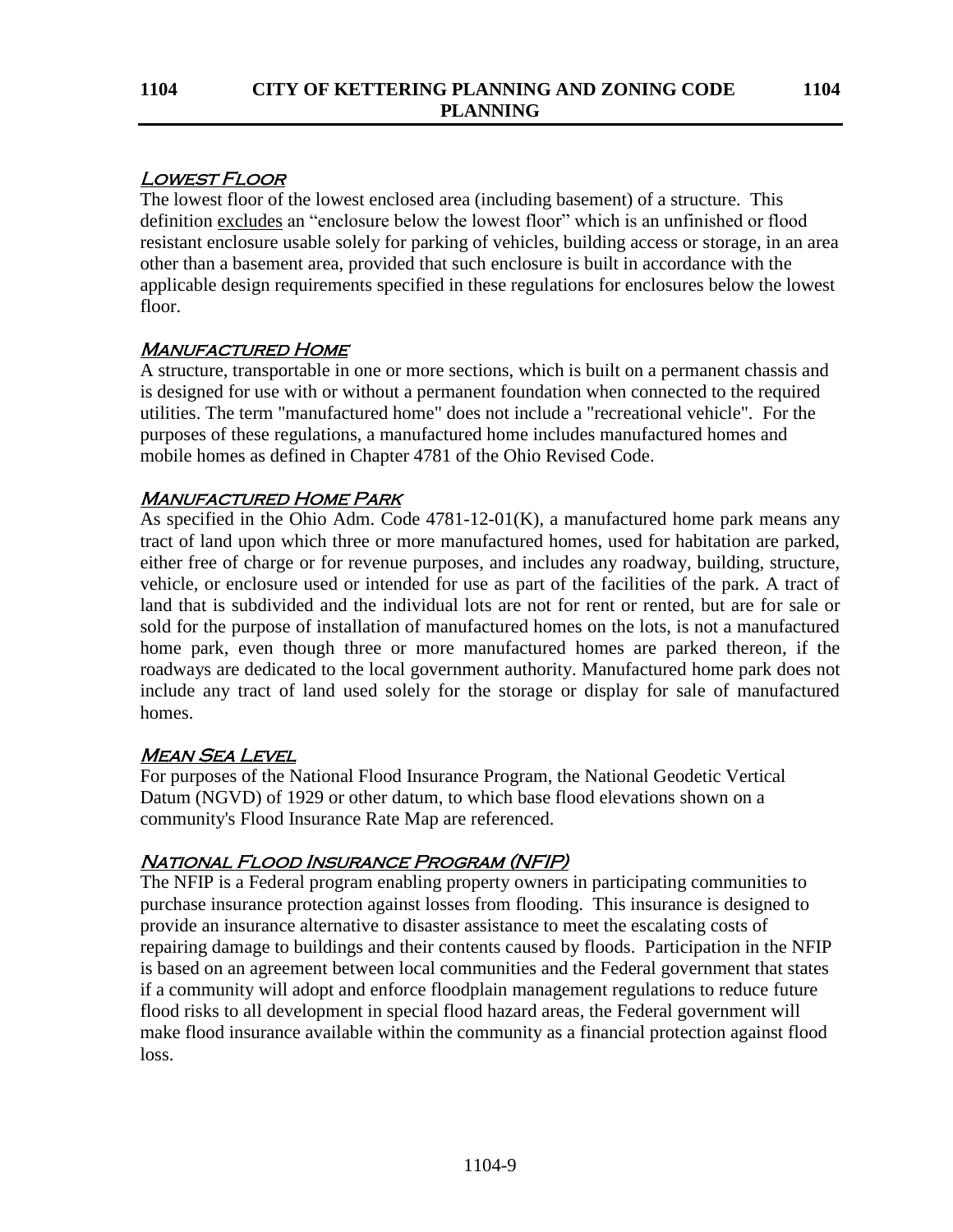#### **NEW CONSTRUCTION**

Structures for which the "start of construction" commenced on or after the effective date of the initial FIRM (October 15 1980) and includes any subsequent improvements to such structures.

For the purposes of determining insurance rates, structures for which the "start of construction'' commenced on or after the effective date of the initial FIRM (October 15 1980) and includes any subsequent improvements to such structures.

### **PERSON**

Includes any individual or group of individuals, corporation, partnership, association, or any other entity, including state and local governments and agencies. An agency is further defined in the Ohio Rev. Code  $$111.15(A)(2)$  as any governmental entity of the state and includes, but is not limited to, any board, department, division, commission, bureau, society, council, institution, state college or university, community college district, technical college district, or state community college. "Agency" does not include the general assembly, the controlling board, the adjutant general's department, or any court.

## RECREATIONAL VEHICLE

A vehicle which is (1) built on a single chassis, (2) 400 square feet or less when measured at the largest horizontal projection, (3) designed to be self-propelled or permanently towable by a light duty truck, and (4) designed primarily not for use as a permanent dwelling but as temporary living quarters for recreational, camping, travel, or seasonal use. Recreational vehicles also includes any other vehicle or vehicular type portable structure without permanent foundation that can be towed, hauled, or driven, and is primarily designed as temporary living accommodation for recreational, camping, and travel use including, but not limited to camping trailers, converted vans, self-propelled motor homes, tent trailers, travel trailers or truck campers. Also, boats and other floating vehicles, ATVs, dune and beach buggies, golf carts, go carts, and snowmobiles and other tracked vehicles, shall be considered recreational vehicles within this Chapter.

## Registered Professional Architect

A person registered to engage in the practice of architecture pursuant to Ohio Rev. Code §4703.01 and 4703.19.

## Registered Professional Engineer

A person registered as a professional engineer pursuant to Ohio Rev. Code Chapter 4733.

## Registered Professional Surveyor

A person registered as a professional surveyor pursuant to Ohio Rev. Code Chapter 4733.

## Special Flood Hazard Area

Also known as "Areas of Special Flood Hazard", it is the land in the floodplain subject to a one percent or greater chance of flooding in any given year. Special flood hazard areas are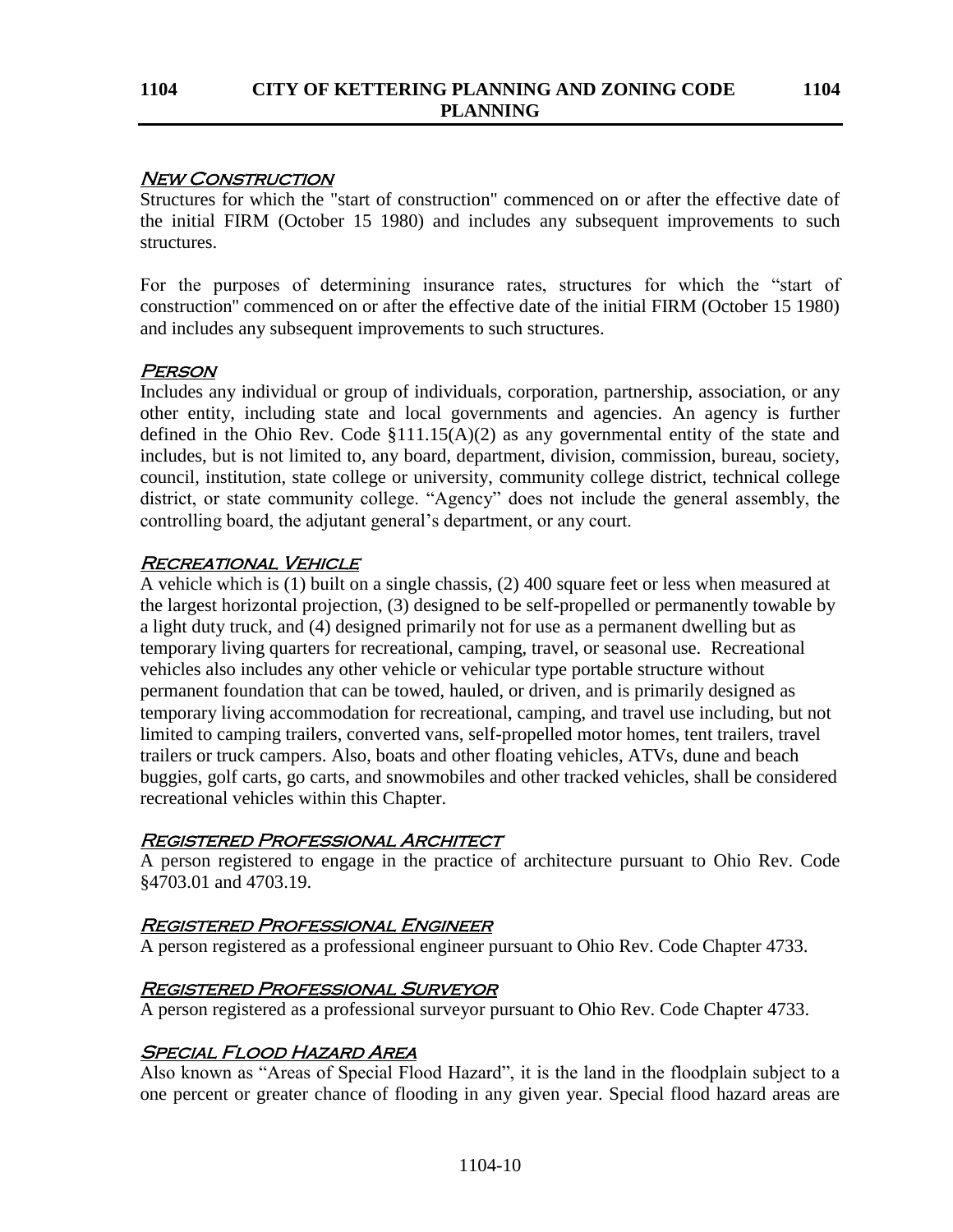designated by the Federal Emergency Management Agency on Flood Insurance Rate Maps, Flood Insurance Studies, Flood Boundary and Floodway Maps and Flood Hazard Boundary Maps as Zones A, AE, AH, AO, A1-30, or A99. Special flood hazard areas may also refer to areas that are flood prone and designated from other federal state or local sources of data including but not limited to historical flood information reflecting high water marks, previous flood inundation areas, and flood prone soils associated with a watercourse.

## **START OF CONSTRUCTION**

The date the building or zoning permit was issued, as the case may be, provided the actual start of construction, repair, reconstruction, rehabilitation, addition, placement, or other improvement was within 180 days of the permit date. The actual start means either the first placement of permanent construction of a structure on a site, such as the pouring of slab or footings, the installation of piles, the construction of columns, or any work beyond the stage of excavation; or the placement of a manufactured home on a foundation. Permanent construction does not include land preparation, such as clearing, grading, and filling; nor does it include the installation of streets and/or walkways; nor does it include excavation for a basement, footings, piers, or foundations or the erection of temporary forms; nor does it include the installation on the property of accessory buildings, such as garages or sheds not occupied as dwelling units or not part of the main structure. For a substantial improvement, the actual start of construction means the first alteration of any wall, ceiling, floor, or other structural part of a building, whether or not that alteration affects the external dimensions of a building.

# **STRUCTURE**

A walled and roofed building, manufactured home, or gas or liquid storage tank that is principally above ground.

## SUBSTANTIAL DAMAGE

Damage of any origin sustained by a structure if the cost of restoring the structure to the "before damaged" condition would equal or exceed 50 percent of the market value of the structure before the damage occurred. Substantial damage also means flood related damage sustained by a structure on two (2) separate occasions during a 10-year period for which the cost of repairs at the time of each such flood event, on the average, equals or exceeds 25 percent of the market value of the structure before the damage occurred.

# SUBSTANTIAL IMPROVEMENT

Any reconstruction, rehabilitation, addition, or other improvement of a structure, the cost of which equals or exceeds 50 percent of the market value of the structure before the "start of construction" of the improvement. This term includes structures which have incurred "substantial damage", regardless of the actual repair work performed. The term does not, however, include:

A. Any project for improvement of a structure to correct existing violations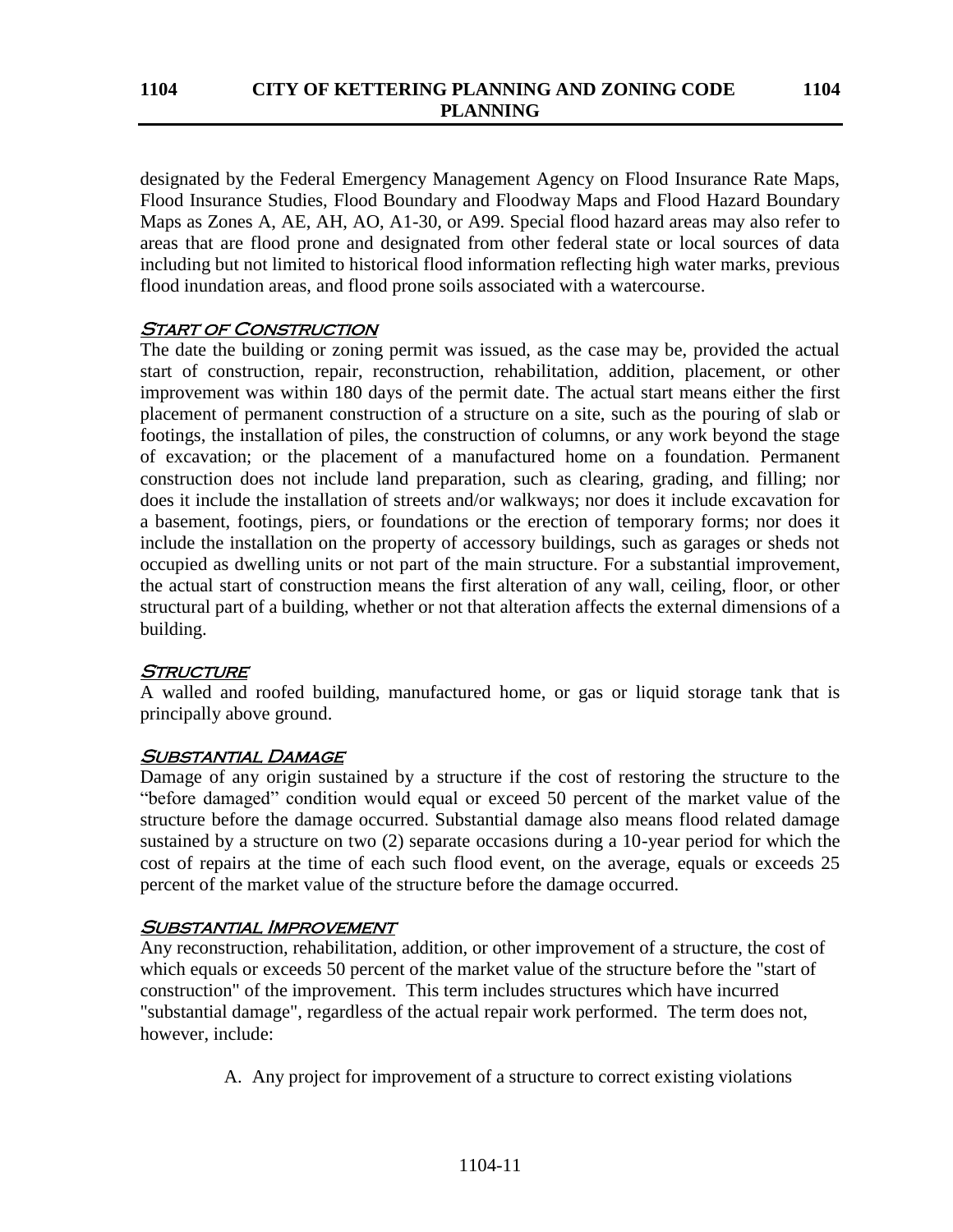of state or local health, sanitary, or safety code specifications which have been identified by the local code enforcement official and which are the minimum necessary to assure safe living conditions; or

B. Any alteration of a "historic structure," provided that the alteration would not preclude the structure's continued designation as a "historic structure".

## **VARIANCE**

A grant of relief from the standards of these regulations.

## Violation

The failure of a structure or other development to be fully compliant with these regulations.

## **SECTION 1104.03 ADMINISTRATION**

#### **1104.03.1 Designation of the Floodplain Administrator**

The City of Kettering Floodplain Administrator shall administer and implement these regulations and is referred to herein as the Floodplain Administrator. The City Manager shall appoint the Floodplain Administrator.

## **1104.03.2 Duties and Responsibilities of the Floodplain Administrator**

The duties and responsibilities of the Floodplain Administrator shall include, but are not limited to:

- A. Evaluate applications for permits to develop in special flood hazard areas;
- B. Interpret floodplain boundaries and provide flood hazard and flood protection elevation information;
- C. Issue permits to develop in special flood hazard areas when the provisions of these regulations have been met, or refuse to issue the same in the event of noncompliance;
- D. Inspect buildings and lands to determine whether any violations of these regulations have been committed;
- E. Make and permanently keep all records for public inspection necessary for the administration of these regulations including Flood Insurance Rate Maps, Letters of Map Amendment and Revision, records of issuance and denial of permits to develop in special flood hazard areas, determinations of whether development is in or out of special flood hazard areas for the purpose of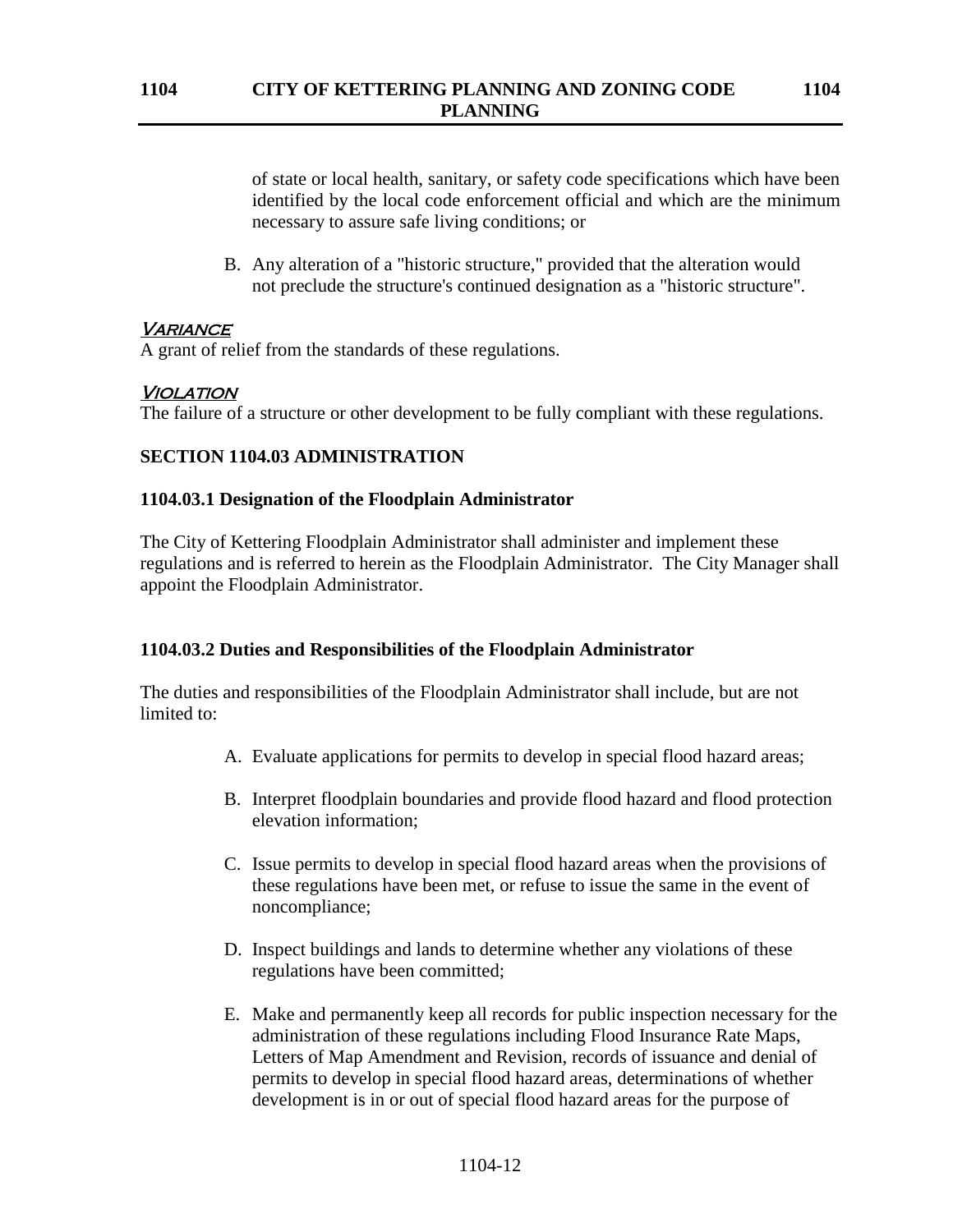issuing floodplain development permits, elevation certificates, floodproofing certificates, variances, and records of enforcement actions taken for violations of these regulations;

- F. Enforce the provisions of these regulations;
- G. Provide information, testimony, or other evidence as needed during variance hearings;
- H. Coordinate map maintenance activities and FEMA follow-up; and
- I. Conduct substantial damage determinations to determine whether existing structures, damaged from any source and in special flood hazard areas identified by FEMA, must meet the development standards of these regulations.

## **1104.03.3 Floodplain Development Permits**

It shall be unlawful for any person to begin construction or other development activity including but not limited to filling, grading, construction, alteration, remodeling, or expanding any structure; or alteration of any watercourse wholly within, partially within or in contact with any identified special flood hazard area, as established in Section 1104.01.5, until a floodplain development permit is obtained from the Floodplain Administrator. Such floodplain development permit shall show that the proposed development activity is in conformity with the provisions of these regulations. No such permit shall be issued by the Floodplain Administrator until the requirements of these regulations have been met.

#### **1104.03.4 Application Required**

An application for a floodplain development permit shall be required for all development activities located wholly within, partially within, or in contact with an identified special flood hazard area. Such application shall be made by the owner of the property or his/her authorized agent, herein referred to as the applicant, prior to the actual commencement of such construction on a form furnished for that purpose. Where it is unclear whether a development site is in a special flood hazard area, the Floodplain Administrator may require an application for a floodplain development permit to determine the development's location. Such applications shall include, but not be limited to:

- A. Site plans drawn to scale showing the nature, location, dimensions, and topography of the area in question; the location of existing or proposed structures, fill, storage of materials, drainage facilities, and the location of the foregoing;
- B. Elevation of the existing, natural ground where structures are proposed;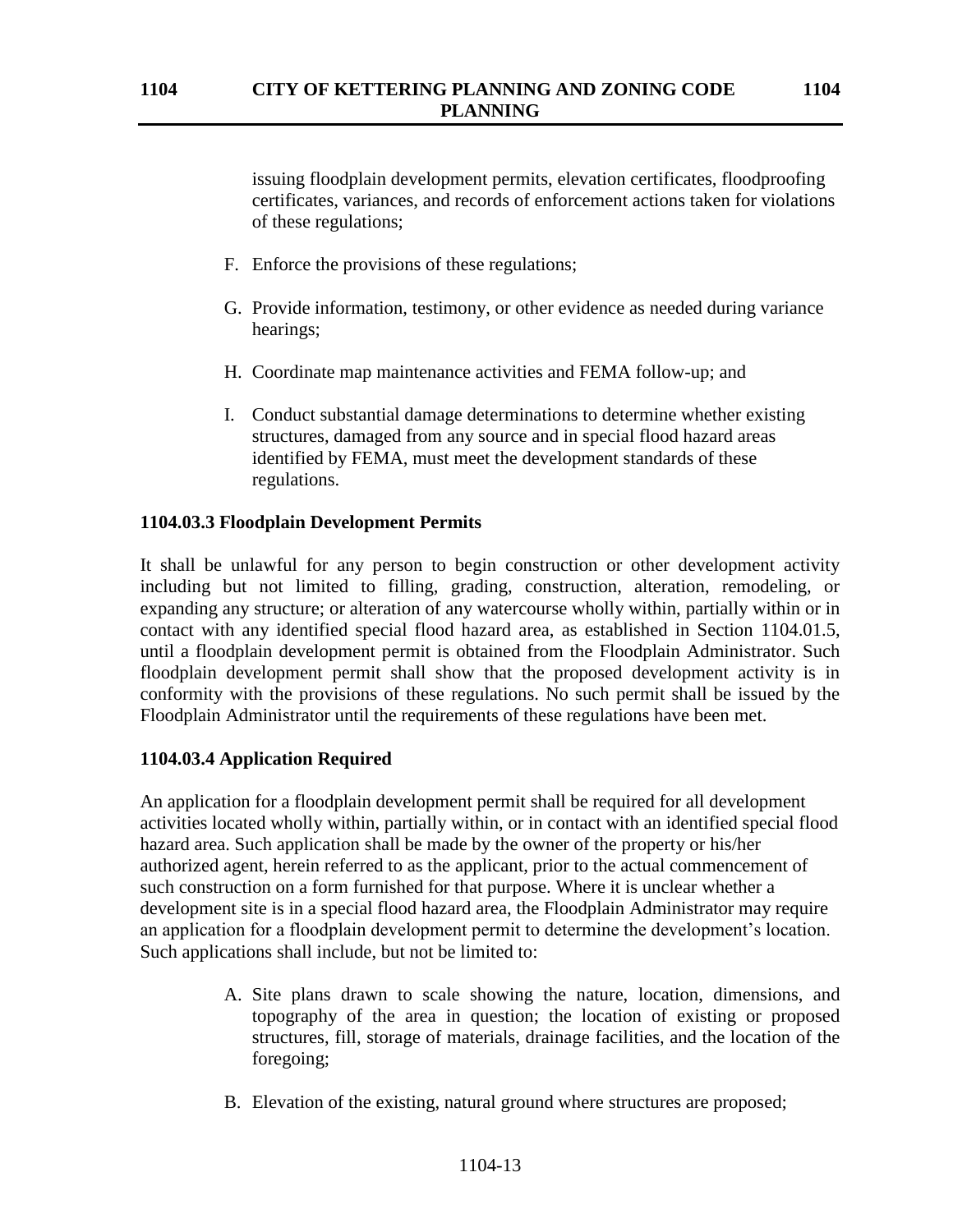- C. Elevation of the lowest floor, including basement, of all proposed structures;
- D. Such other material and information as may be requested by the Floodplain Administrator to determine conformance with, and provide enforcement of these regulations;
- E. Technical analyses conducted by the appropriate design professional registered in the State of Ohio and submitted with an application for a floodplain development permit when applicable;
- F. Floodproofing certification for non-residential floodproofed structure as required in Section 1104.04.5;
- G. Certification that fully enclosed areas below the lowest floor of a structure not meeting the design requirements of Section 1104.04.4(E) are designed to automatically equalize hydrostatic flood forces;
- H. Description of any watercourse alteration or relocation that the flood carrying capacity of the watercourse will not be diminished, and maintenance assurances as required in Section 1104.04.9(C);
- I. A hydrologic and hydraulic analysis demonstrating that the cumulative effect of proposed development, when combined with all other existing and anticipated development will not increase the water surface elevation of the base flood by more than one foot in special flood hazard areas where the Federal Emergency Management Agency has provided base flood elevations but no floodway as required by Section 1104.04.9(B);
- J. A hydrologic and hydraulic engineering analysis showing impact of any development on flood heights in an identified floodway as required by Section 1104.04.9(A);
- K. Generation of base flood elevation(s) for subdivision and other new developments as required by Section 1104.04.3; and
- L. A Floodplain Development Permit Application Fee set by the schedule of fees set by the City Manager.
- M. Volumetric calculations demonstrating compensatory storage has been provided as required by Section 1104.04.9(D)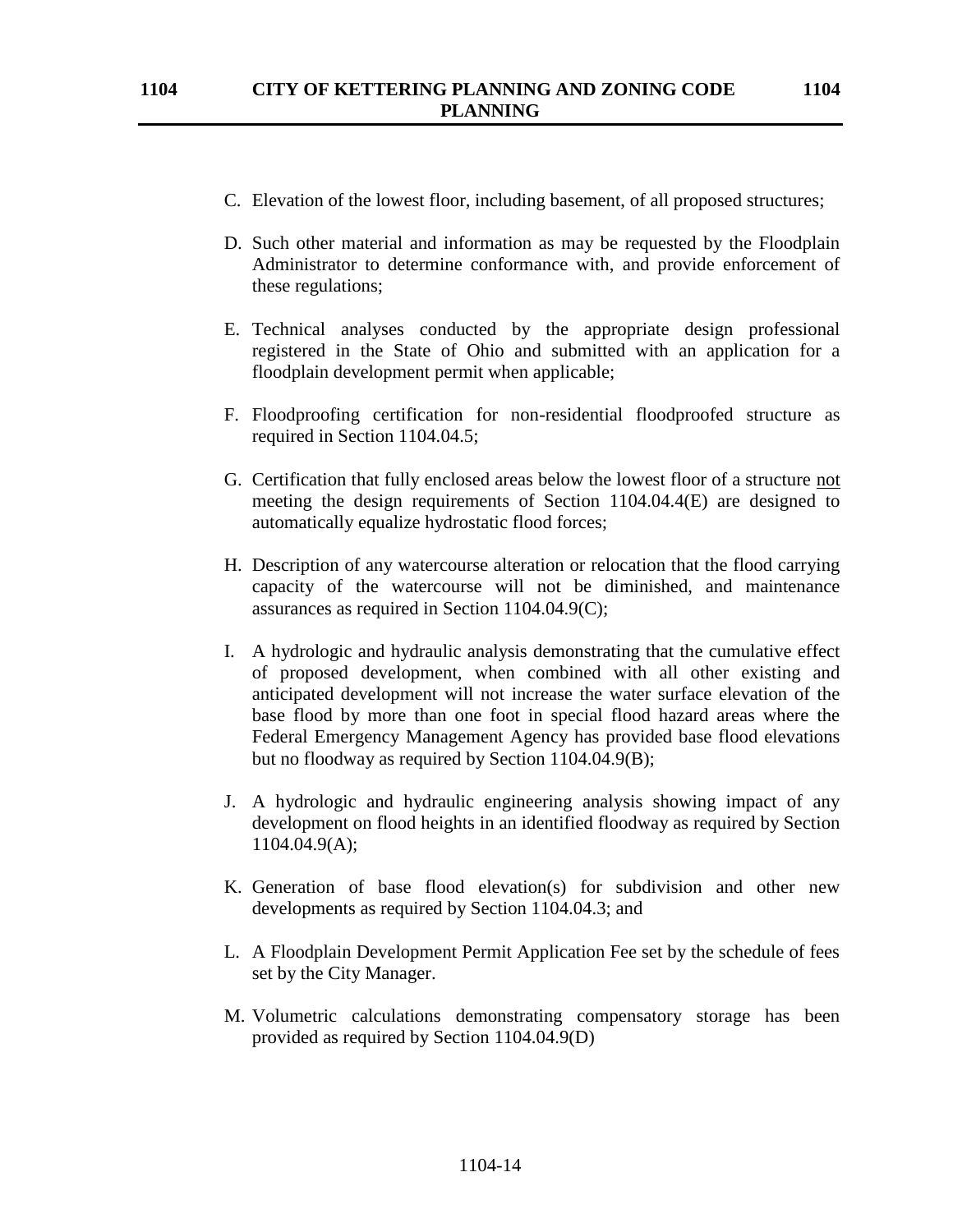## **1104.03.5 Review and Approval of a Floodplain Development Permit Application**

#### **A. Review**

- 1. After receipt of a complete application complying with Subsection 1104.03.4, the Floodplain Administrator shall review the application to ensure that the standards of these regulations have been met. No floodplain development permit application shall be reviewed until all information required in Subsection 1104.03.4 and the required fee have been received by the Floodplain Administrator.
- 2. The Floodplain Administrator shall review all floodplain development permit applications to assure that all necessary permits have been received from those federal, state, or local governmental agencies from which prior approval is required. The applicant shall be responsible for obtaining such permits as required including permits issued by the U.S. Army Corps of Engineers under Section 10 of the Rivers and Harbors Act and Section 404 of the Clean Water Act, and the Ohio Environmental Protection Agency under Section 401 of the Clean Water Act.

#### **B. Approval**

Within thirty (30) days after the receipt of a complete application, the Floodplain Administrator shall either approve or disapprove the application. If the Floodplain Administrator is satisfied that the development proposed in the floodplain development application conforms to the requirements of this ordinance, the Floodplain Administrator shall issue the permit. All floodplain development permits shall be conditional upon the commencement of work within 180 days. A floodplain development permit shall expire 180 days after issuance unless the permitted activity has been substantially begun and is thereafter pursued to completion.

#### **1104.03.6 Inspections**

The Floodplain Administrator shall make periodic inspections throughout the period of construction in order to monitor compliance with permit conditions.

#### **1104.03.7 Post-Construction Certifications Required**

The following as-built certifications are required after a floodplain development permit has been issued: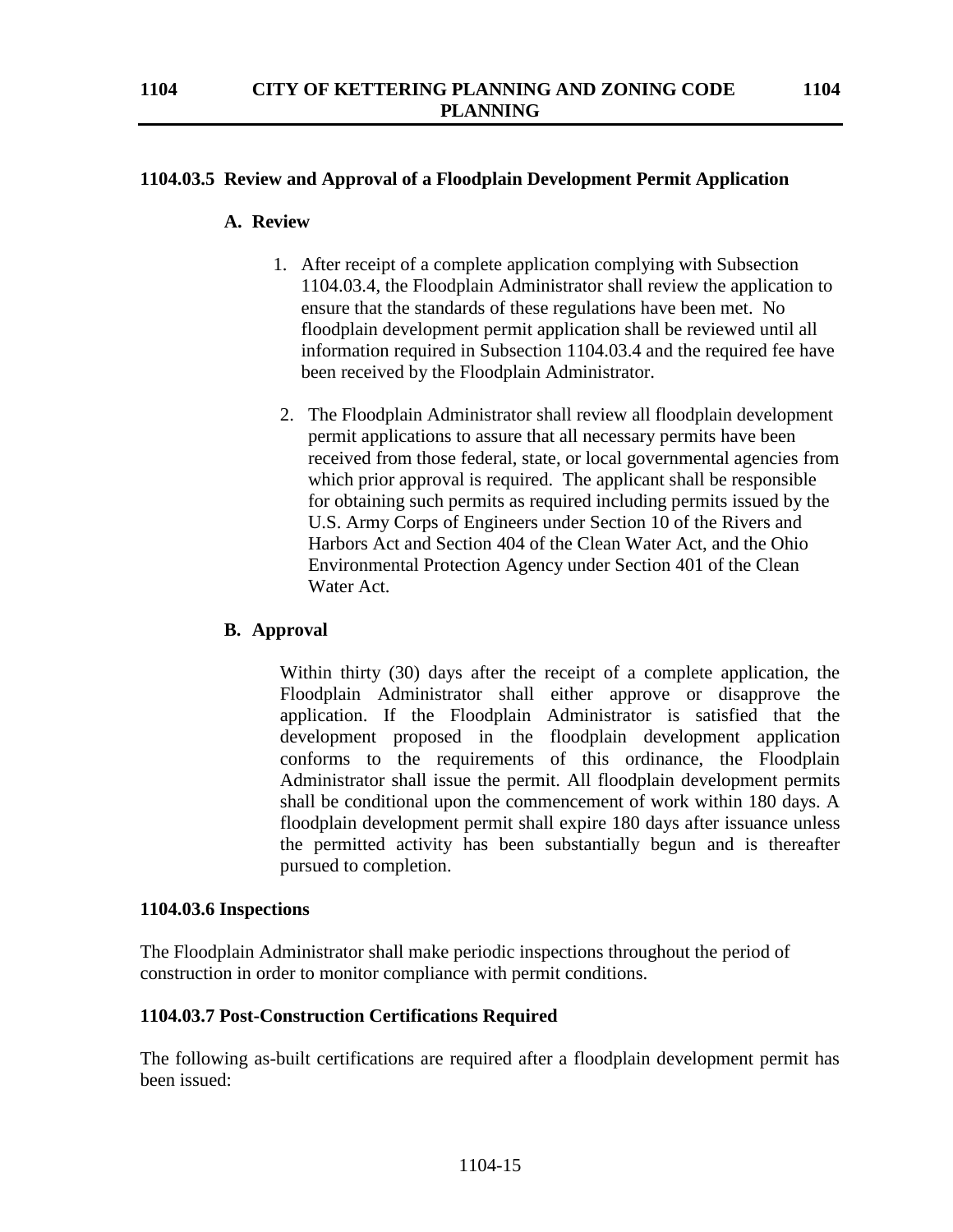- A. For new or substantially improved residential structures, or nonresidential structures that have been elevated, the applicant shall have a *Federal Emergency Management Agency Elevation Certificate* completed by a registered professional surveyor to record as-built elevation data. For elevated structures in Zone A and Zone AO areas without a base flood elevation, the elevation certificate may be completed by the property owner or owner's representative;
- B. For all development activities subject to the standards of Section 1104.03.11(A), a Letter of Map Revision; and
- C. For new or substantially improved nonresidential structures that have been floodproofed in lieu of elevation, where allowed, the applicant shall supply a completed *Floodproofing Certificate for Non-Residential Structures* completed by a registered professional engineer or architect together with associated documentation.

### **1104.03.8 Revoking a Floodplain Development Permit**

A floodplain development permit shall be revocable, if among other things, the actual development activity does not conform to the terms of the application and permit granted thereon. In the event of the revocation of a permit, an appeal may be taken to the Board of Zoning Appeals in accordance with Section 1104.05 of these regulations.

#### **1104.03.9 Exemption from Filing a Development Permit**

An application for a floodplain development permit shall not be required for maintenance work such as roofing, painting, and basement sealing, or for small nonstructural development activities (except for filling and grading) valued at less than \$2,500.

#### **1104.03.10 State and Federal Development**

- A. Development that is funded, financed, undertaken, or preempted by state agencies shall comply with minimum NFIP criteria. Before awarding funding or financing or granting a license, permit, or other authorization for a development that is or is to be located within a 100-year floodplain, a state agency shall require the applicant to demonstrate to the satisfaction of the agency that the development will comply with minimum NFIP criteria and any applicable local floodplain management resolution or ordinance as required by Ohio Revised Code Section 1521.13. This includes, but is not limited to:
	- 1. Development activities in an existing or proposed manufactured home park that are under the authority of the Ohio Department of Commerce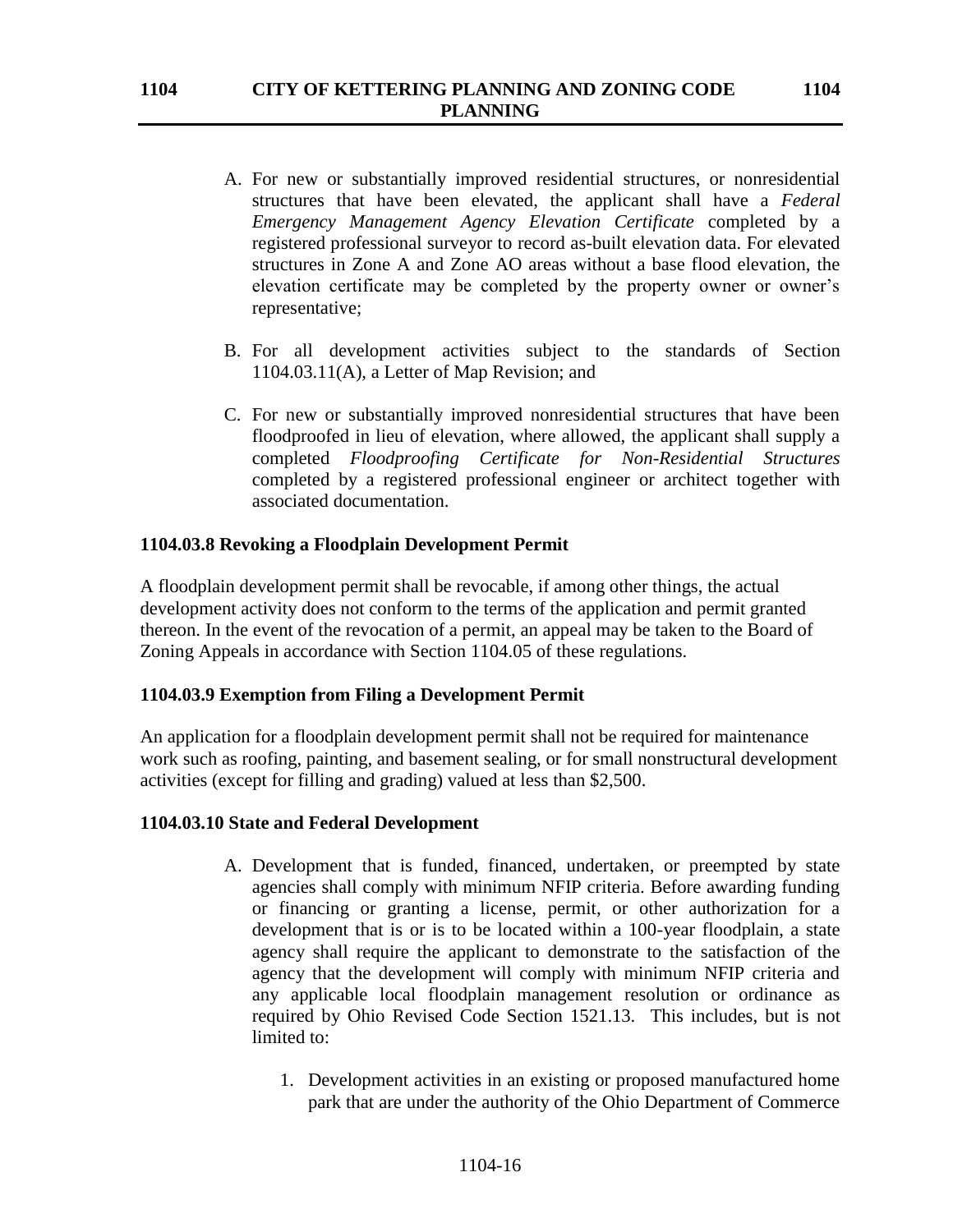**PLANNING**

and subject to the flood damage reduction provisions of the Ohio Administrative Code Section 4781-12;

- 2. Major utility facilities permitted by the Ohio Power Siting Board under Section 4906 of the Ohio Revised Code;
- 3. Hazardous waste disposal facilities permitted by the Hazardous Waste Siting Board under Section 3734 of the Ohio Revised Code; and
- 4. Development activities undertaken by a federal agency and which are subject to Federal Executive Order 11988 – Floodplain Management.
- B. Each federal agency has a responsibility to evaluate the potential effects of any actions it may take in a floodplain; to ensure that its planning programs and budget request reflect consideration of flood hazards and floodplain management; and to prescribe procedures to implement the policies and requirements of EO 11988.

#### **1104.03.11 Map Maintenance Activities**

To meet National Flood Insurance Program minimum requirements to have flood data reviewed and approved by FEMA, and to ensure that the City of Kettering's flood maps, studies and other data identified in Subsection 1104.01.5 accurately represent flooding conditions so appropriate floodplain management criteria are based on current data, the following map maintenance activities are identified:

#### **A. Requirement to Submit New Technical Data**

- 1. For all development proposals that impact floodway delineations or base flood elevations, the community shall ensure that technical data reflecting such changes be submitted to FEMA within six months of the date such information becomes available. These development proposals include:
	- a. Floodway encroachments that increase or decrease base flood elevations or alter floodway boundaries;
	- b. Fill sites to be used for the placement of proposed structures where the applicant desires to remove the site from the special flood hazard area;
	- c. Alteration of watercourses that result in a relocation or elimination of the special flood hazard area, including the placement of culverts; and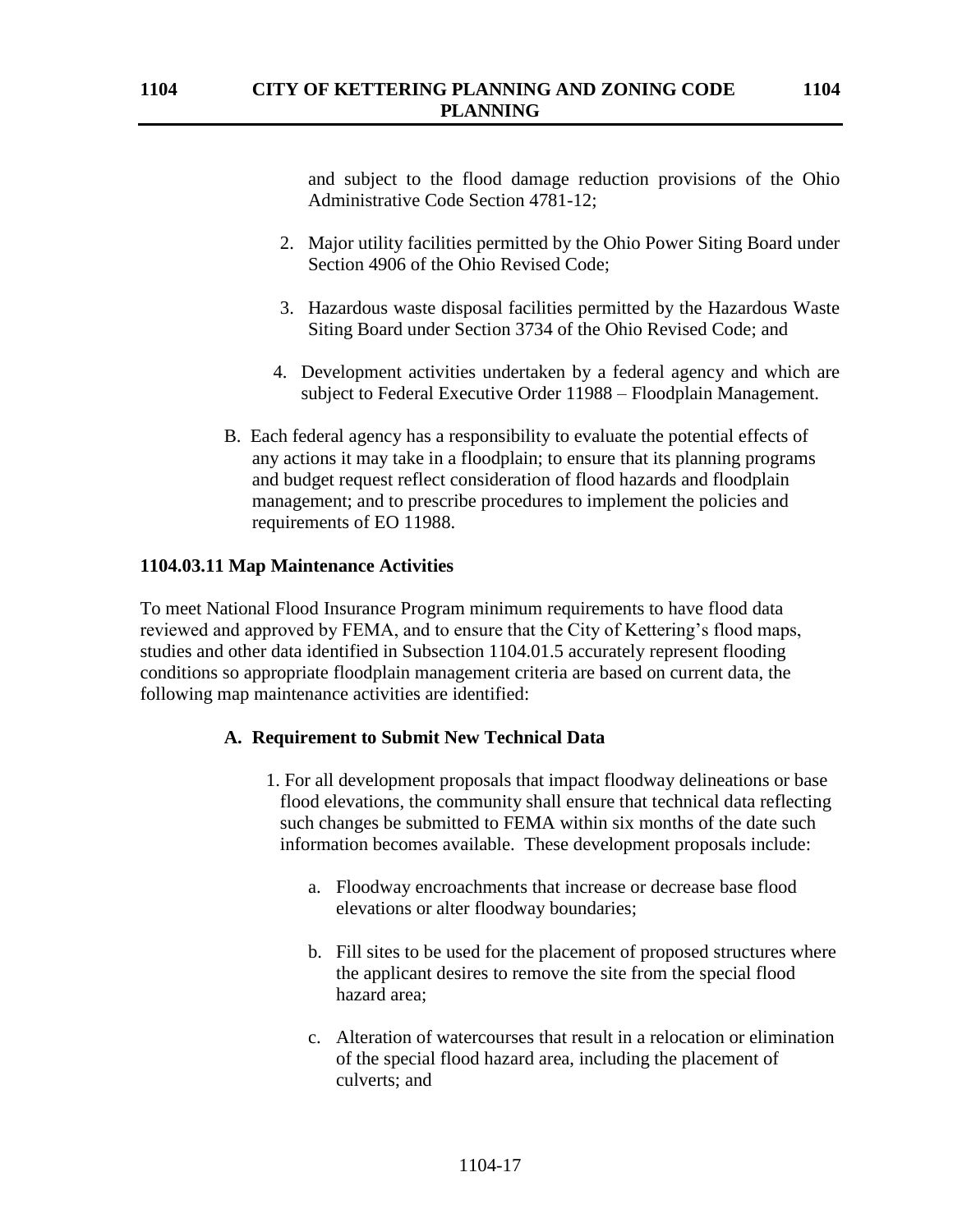- d. Subdivision or other new development proposals requiring the establishment of base flood elevations in accordance with Subsection 1104.04.3.
- 2. It is the responsibility of the applicant to have technical data, required in accordance with Section 1104.03.11(A), prepared in a format required for a Conditional Letter of Map Revision or Letter of Map Revision, and submitted to FEMA. Submittal and processing fees for these map revisions shall be the responsibility of the applicant.
- 3. The Floodplain Administrator shall require a Conditional Letter of Map Revision prior to the issuance of a floodplain development permit for:
	- a. Proposed floodway encroachments that increase the base flood elevation; and
	- b. Proposed development which increases the base flood elevation by more than one foot in riverine areas where FEMA has provided base flood elevations but no floodway.
- 4. Floodplain development permits issued by the Floodplain Administrator shall be conditioned upon the applicant obtaining a Letter of Map Revision from FEMA for any development proposal subject to Subsection 1104.03.11(A)(1).

#### **B. Right to Submit New Technical Data**

The Floodplain Administrator may request changes to any of the information shown on an effective map that does not impact floodplain or floodway delineations or base flood elevations, such as labeling or planimetric details. Such a submission shall include appropriate supporting documentation made in writing by the City Manager, and may be submitted at any time.

#### **C. Annexation / Detachment**

Upon occurrence, the Floodplain Administrator shall notify FEMA in writing whenever the boundaries of the City of Kettering have been modified by annexation, or the community has assumed authority over an area, or no longer has authority to adopt and enforce floodplain management regulations for a particular area. In order that the City of Kettering's Flood Insurance Rate Map accurately represent the City of Kettering's boundaries, include within such notification a copy of a map of the City of Kettering suitable for reproduction, clearly showing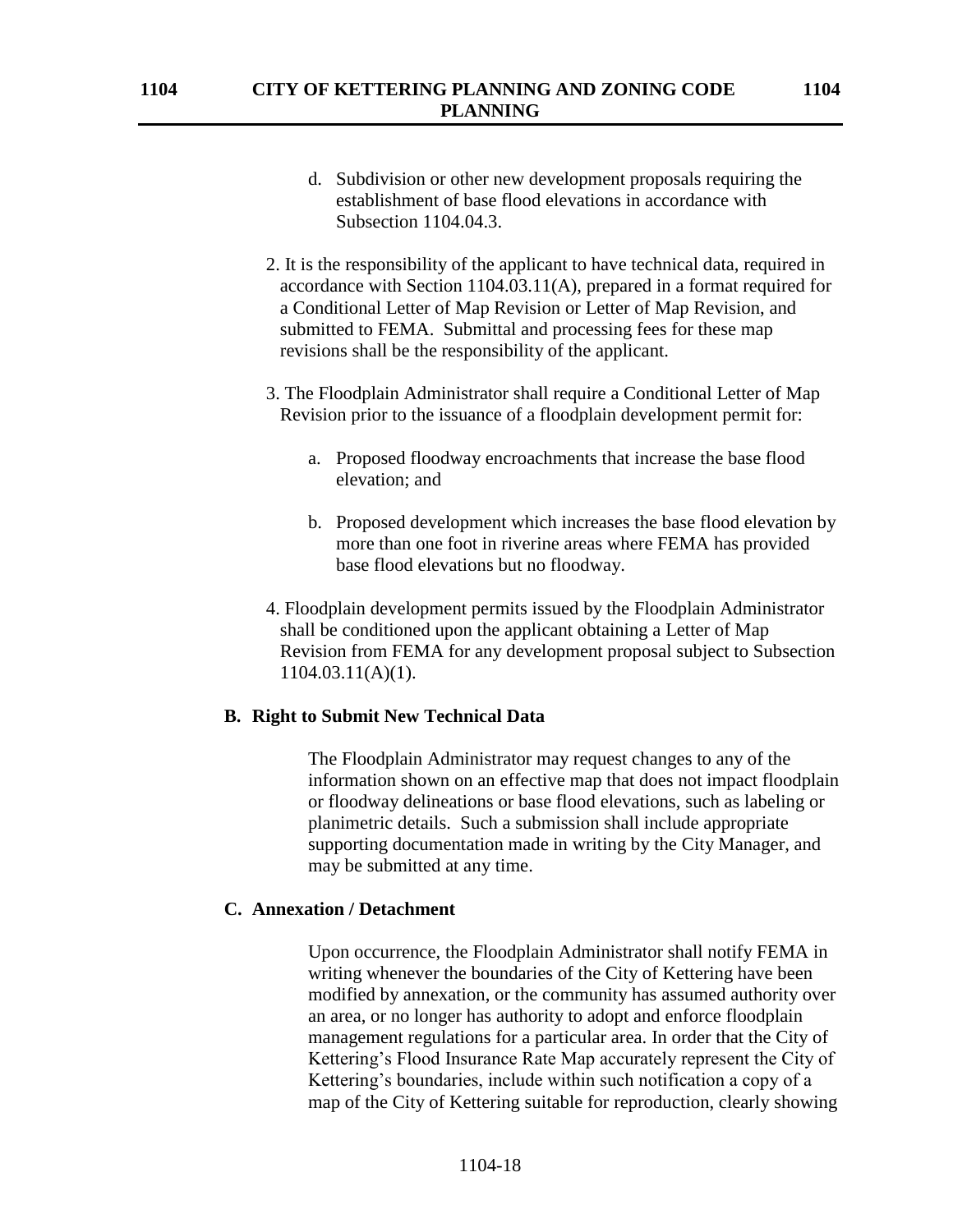the new corporate limits or the new area for which the City of Kettering has assumed or relinquished floodplain management regulatory authority.

### **1104.03.12 Data Use and Flood Map Interpretation**

The following guidelines shall apply to the use and interpretation of maps and other data showing areas of special flood hazard:

- A. In areas where FEMA has not identified special flood hazard areas, or in FEMA identified special flood hazard areas where base flood elevation and floodway data have not been identified, the Floodplain Administrator shall review and reasonably utilize any other flood hazard data available from a federal, state, or other source;
- B. Base flood elevations and floodway boundaries produced on FEMA flood maps and studies shall take precedence over base flood elevations and floodway boundaries by any other source that reflect a reduced floodway width and/or lower base flood elevations. Other sources of data, showing increased base flood elevations and/or larger floodway areas than are shown on FEMA flood maps and studies, shall be reasonably used by the Floodplain Administrator;
- C. The Floodplain Administrator shall make interpretations, where needed, as to the exact location of the flood boundaries and areas of special flood hazard. A person contesting the determination of the location of the boundary shall be given a reasonable opportunity to appeal the interpretation as provided in Section 1104.05, Appeals and Variances; and
- D. Where an existing or proposed structure or other development is affected by multiple flood zones, by multiple base flood elevations, or both, the development activity must comply with the provisions of this ordinance applicable to the most restrictive flood zone and the highest base flood elevation affecting any part of the existing or proposed structure; or for other developments, affecting any part of the area of the development.

## **1104.03.13 Use of Preliminary Flood Insurance Rate Map and/or Flood Insurance Study Data**

#### **A. Zone A:**

1. Within Zone A areas designated on an effective FIRM, data from the preliminary FIRM and/or FIS shall reasonably utilized as best available data; and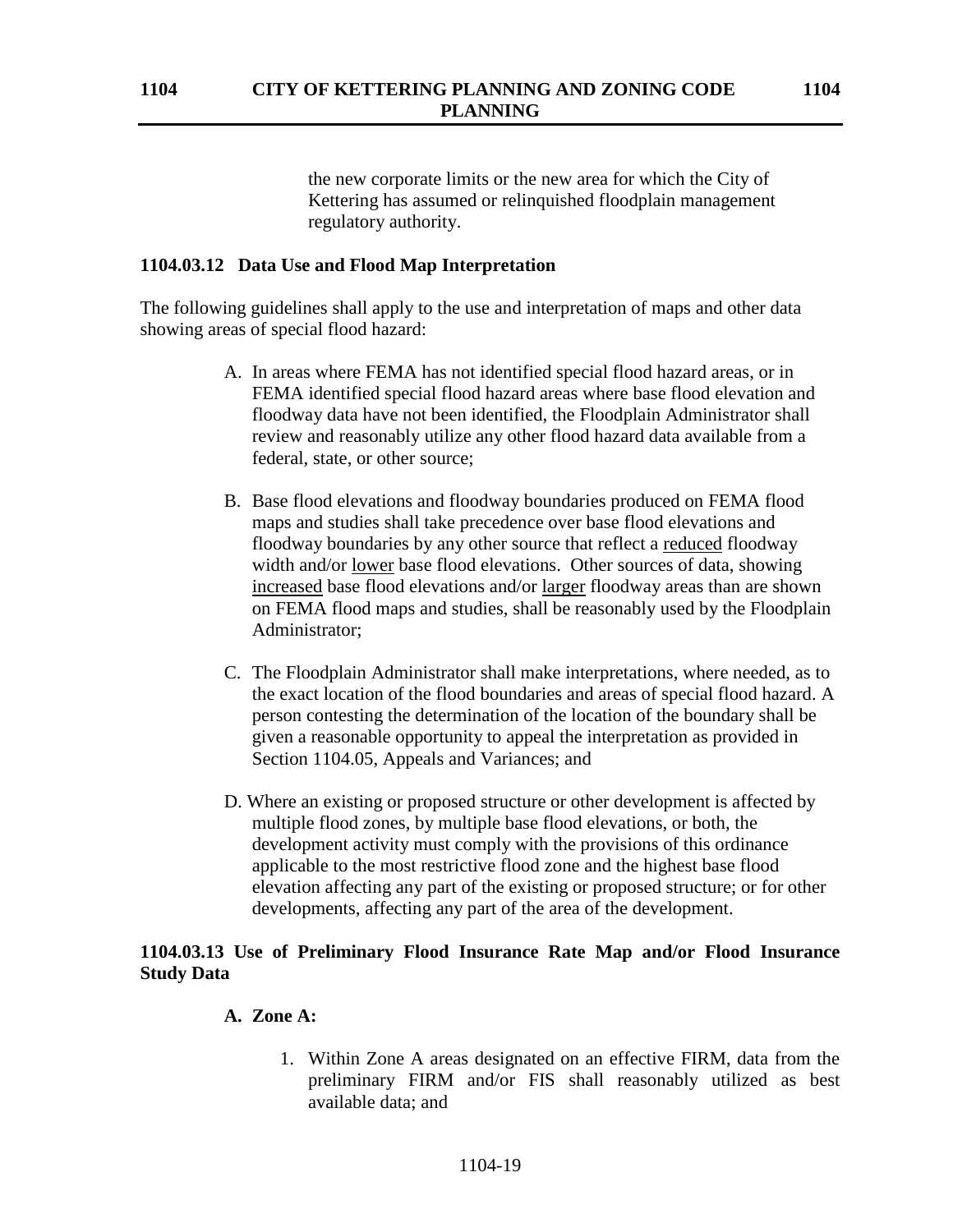2. When all appeals have been resolved and a notice of final food elevation determination has been provided in a Letter of Final Determination (LFD), BFE and floodway data from the preliminary FIRM and/or FIS shall be used for regulating development.

#### **B. Zones AE, A1-30, AH, and AO:**

- 1. BFE and floodway data from a preliminary FIS or FIRM restudy are not required to be used in lieu of BFE and floodway data contained in an existing effective FIS and FIRM. However,
	- a. Where BFEs increase in a restudied area, communities have the responsibility to ensure that new or substantially improved structures are protected. Communities are encouraged to reasonably utilize preliminary FIS or FIRM data in instances where BFEs increase and floodways are revised to ensure that the health, safety, and property of their citizens are protected; and
	- b. Where BFEs decrease, preliminary FIS or FIRM data should not be used to regulate floodplain development until the LFD has been issued or until all appeals have been resolved.
- 2. If a preliminary FIRM or FIS has designated floodways where none had previously existed, communities should reasonably utilize this data in lieu of applying the encroachment performance standard of Section 1104.04.9(B) since the data in the draft or preliminary FIS represents the best data available.

#### **C. Zones B, C, and X:**

1. Use of BFE and floodway data from a preliminary FIRM or FIS are not required for areas designated as Zone B, C, or X on the effective FIRM which are being revised to Zone AE, A1-30, AH, or AO. Communities are encouraged to reasonably utilize preliminary FIS or FIRM data to ensure that the health, safety, and property of their citizens are protected.

#### **1104.03.14 Substantial Damage Determinations**

A. Damages to structures may result from a variety of causes including flood, tornado, wind, heavy snow, fire, etc. After such a damage event, the Floodplain Administrator shall: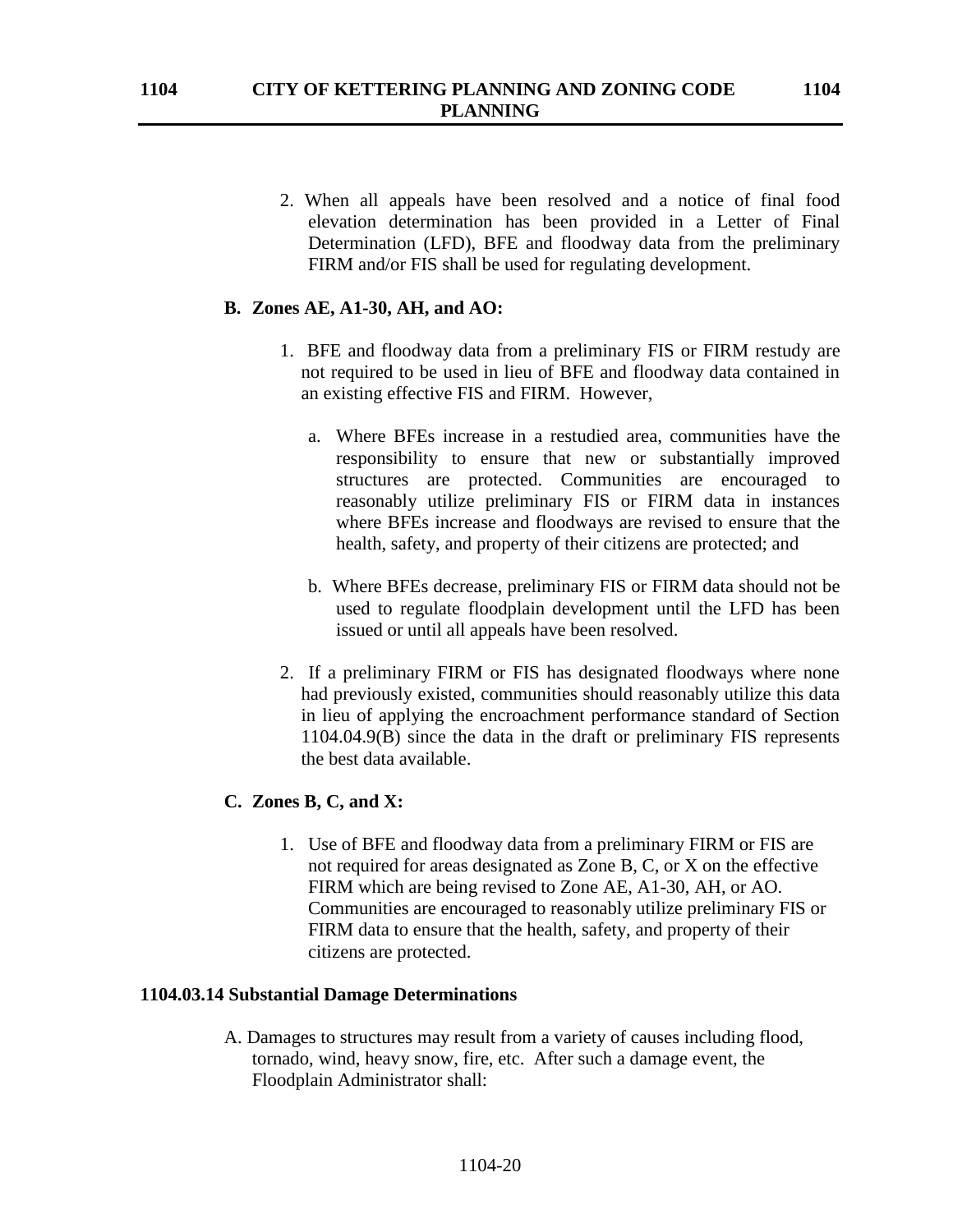- 1. Determine whether damaged structures are located in special flood hazard areas;
- 2. Conduct substantial damage determinations for damaged structures located in special flood hazard areas; and
- 3. Require owners of substantially damaged structures to obtain a floodplain development permit prior to repair, rehabilitation, or reconstruction.
- B. Additionally, the Floodplain Administrator may implement other measures to assist with the substantial damage determination and subsequent repair process. These measures include issuing press releases, public service announcements, and other public information materials related to the floodplain development permits and repair of damaged structures; coordinating with other federal, state, and local agencies to assist with substantial damage determinations; providing owners of damaged structures materials and other information related to the proper repair of damaged structures in special flood hazard areas; and assist owners of substantially damaged structures with Increased Cost of Compliance insurance claims.

# **SECTION 1104.04 USE AND DEVELOPMENT STANDARDS FOR FLOOD HAZARD REDUCTION**

The following use and development standards apply to development wholly within, partially within, or in contact with any special flood hazard area as established in Sections 1104.01.5, 1104.03.12(A), or 1104.03.13.

## **1104.04.1 Use Regulations**

## **A. Permitted Uses**

All uses not otherwise prohibited in this section or any other applicable land use regulation adopted by the City of Kettering are allowed, provided they meet the provisions of this Chapter.

#### **1104.04.2 Water and Wastewater Systems**

The following standards apply to all water supply, sanitary sewerage, and waste disposal systems in the absence of any more restrictive standard provided under the Ohio Revised Code or applicable state rules:

> A. All new and replacement water supply systems shall be designed to minimize or eliminate infiltration of flood waters into the systems;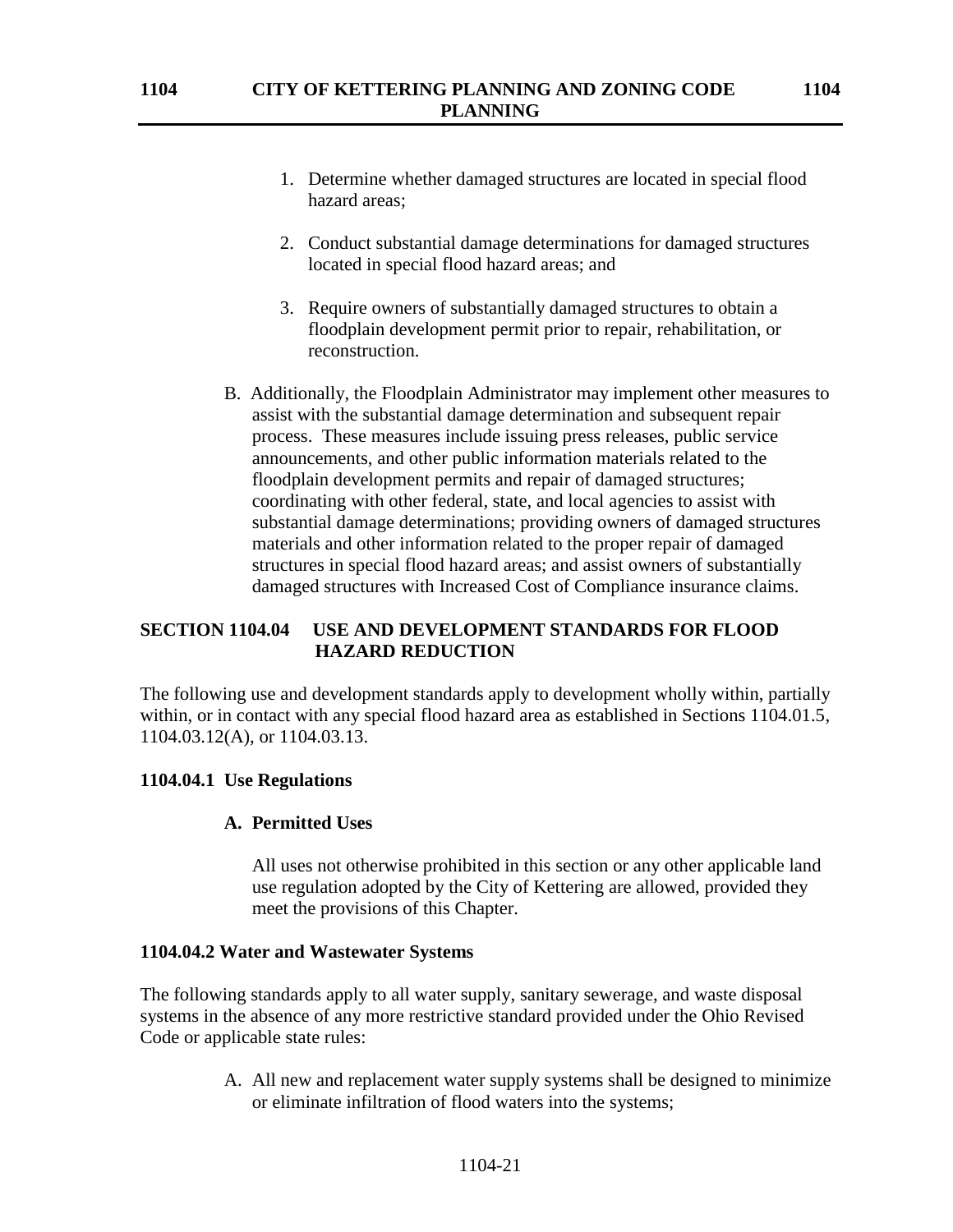- B. New and replacement sanitary sewerage systems shall be designed to minimize or eliminate infiltration of flood waters into the systems and discharge from the systems into flood waters; and
- C. On-site waste disposal systems shall be located to avoid impairment to or contamination from them during flooding.

#### **1104.04.3 Subdivisions and Other New Developments**

- A. All subdivision proposals and all other proposed new development shall be consistent with the need to minimize flood damage and are subject to all applicable standards in these regulations.
- B. All subdivision proposals and all other proposed new development shall have public utilities and facilities such as sewer, gas, electrical, and water systems located and constructed to minimize or eliminate flood damage.
- C. All subdivision proposals and all other proposed new development shall have adequate drainage provided to reduce exposure to flood damage.
- D. In all areas of special flood hazard where base flood elevation data are not available, the applicant shall provide a hydrologic and hydraulic engineering analysis that generates base flood elevations for all subdivision proposals and other proposed developments containing at least 50 lots or 5 acres, whichever is less.
- E. The applicant shall meet the requirement to submit technical data to FEMA in Subsection  $1104.03.11(A)(1)(d)$  when a hydrologic and hydraulic analysis is completed that generates base flood elevations as required by Subsection 1104.04.3(D).

#### **1104.04.4 Residential Structures**

The requirements of this Section 1104.04.4 apply to new construction of residential structures and to substantial improvements of residential structures in zones A, A1-30, AE, AO, and AH, when designated on the community's effective FIRM, and when designated on a preliminary or final FIRM issued by FEMA under the circumstances provided in Section 1104.03.13.

> A. New construction and substantial improvements shall be anchored to prevent flotation, collapse, or lateral movement of the structure resulting from hydrodynamic and hydrostatic loads, including the effects of buoyancy. Where a structure, including its foundation members, is elevated on fill to or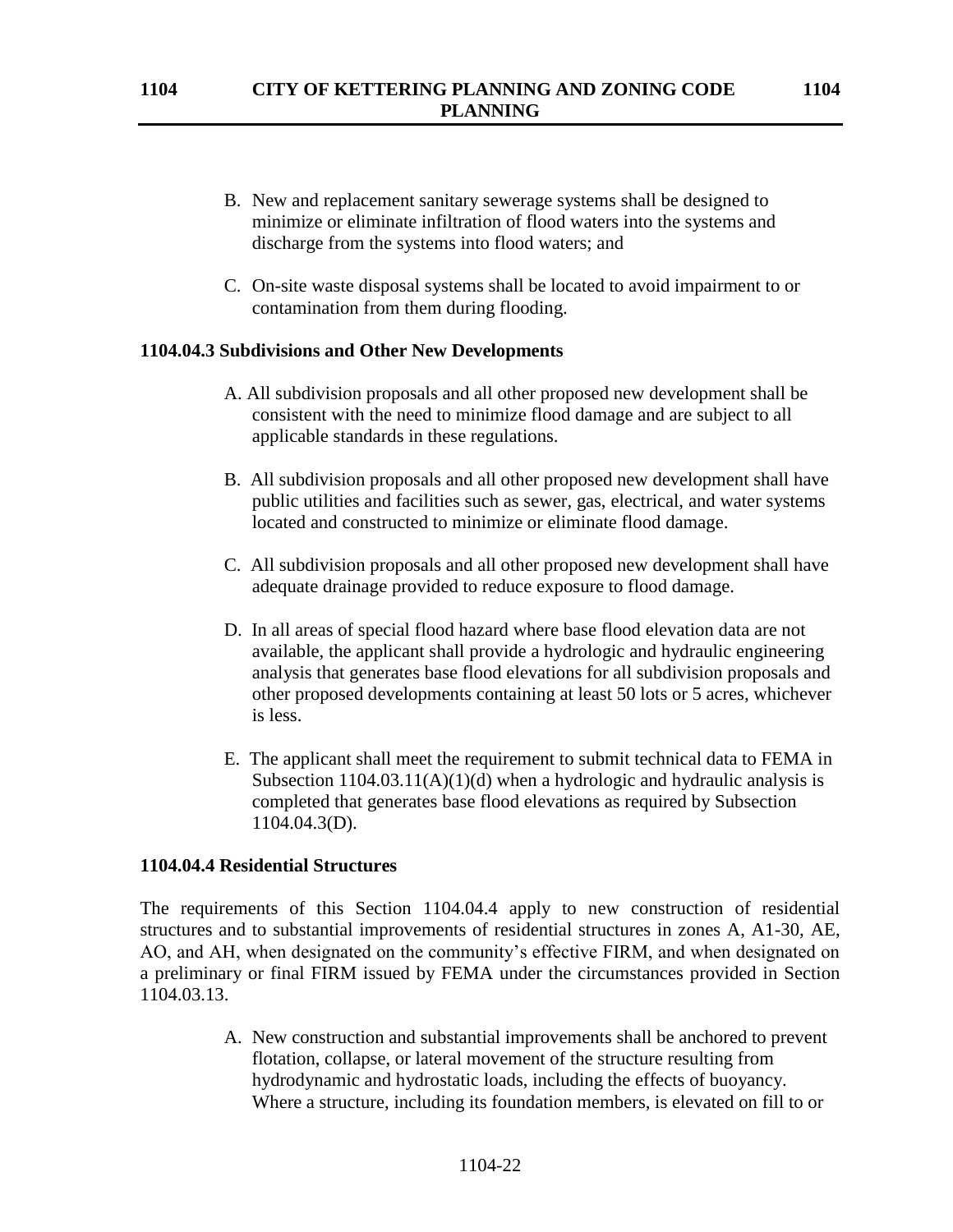above the base flood elevation, the requirements for anchoring and construction materials resistant to flood damage are satisfied.

- B. New construction and substantial improvements shall be constructed with methods and materials resistant to flood damage.
- C. New construction and substantial improvements shall be constructed with electrical, heating, ventilation, plumbing and air conditioning equipment and other service facilities that are designed and/or elevated so as to prevent water from entering or accumulating within the components during conditions of flooding.
- D. New construction and substantial improvement of any residential structure, including manufactured homes, shall have the lowest floor, including basement, elevated to or above the flood protection elevation. In Zone AO areas with no elevations specified, the structure shall have the lowest floor, including basement, elevated at least two feet above the highest adjacent natural grade.
- E. New construction and substantial improvements, including manufactured homes, that do not have basements and that are elevated to the flood protection elevation using pilings, columns, posts, or solid foundation perimeter walls with openings to allow the automatic equalization of hydrostatic pressure may have an enclosure below the lowest floor provided the enclosure meets the following standards:
	- 1. Be used only for the parking of vehicles, building access, or storage; and
	- 2. Be designed and certified by a registered professional engineer or architect to automatically equalize hydrostatic flood forces on exterior walls by allowing for the entry and exit of floodwaters; or
	- 3. Have a minimum of two openings on different walls having a total net area not less than one square inch for every square foot of enclosed area, and the bottom of all such openings being no higher than one foot above grade. The openings may be equipped with screens, louvers, or other coverings or devices provided that they permit the automatic entry and exit of floodwaters.
- F. Manufactured homes shall be affixed to a permanent foundation and anchored to prevent flotation, collapse or lateral movement of the structure resulting from hydrodynamic and hydrostatic loads, including the effects of buoyancy.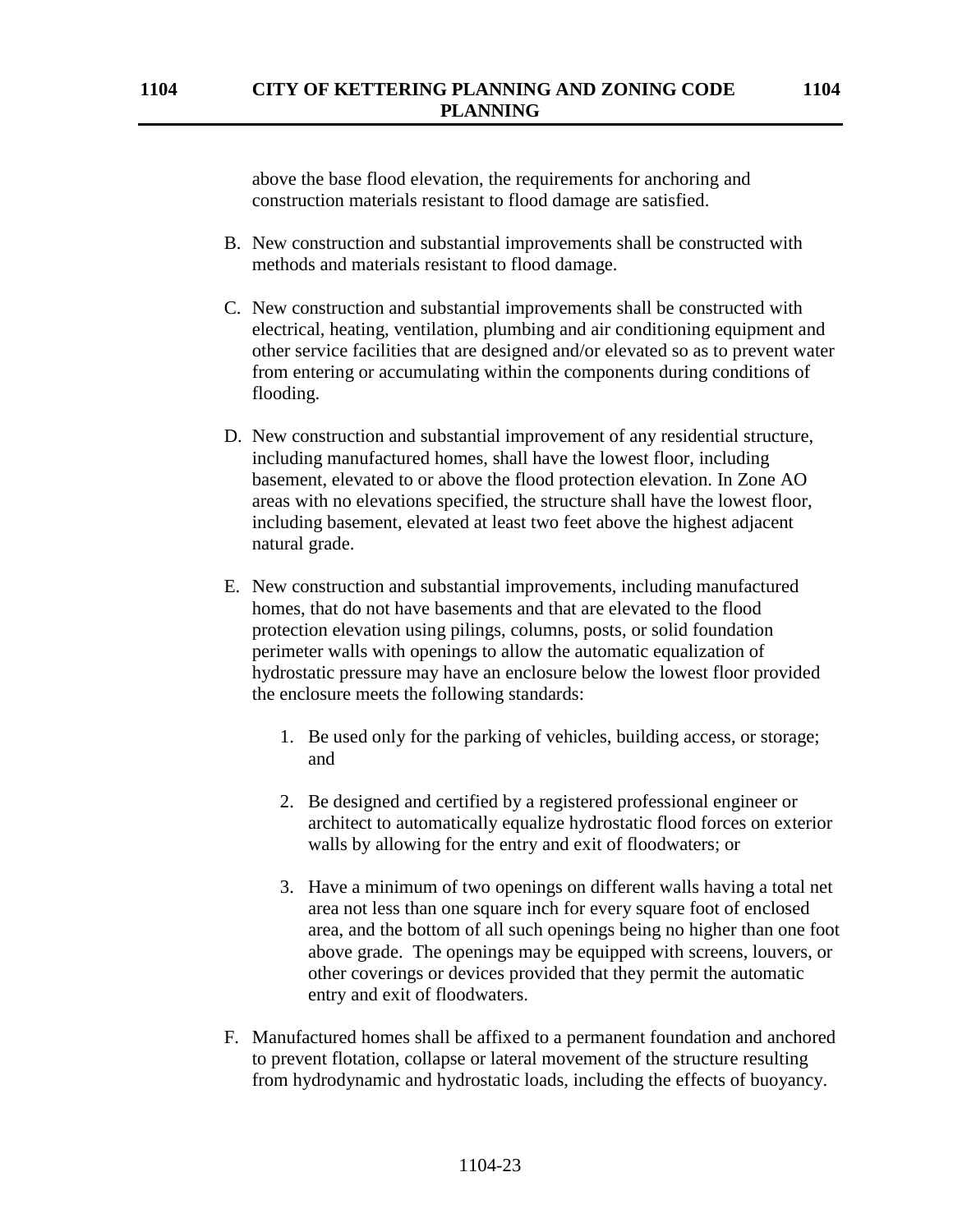Methods of anchoring may include, but are not limited to, use of over-the-top or frame ties to ground anchors.

- G. Repair or rehabilitation of historic structures upon a determination that the proposed repair or rehabilitation will not preclude the structure's continued designation as a historic structure and is the minimum necessary to preserve the historic character and design of the structure, shall be exempt from the development standards of Subsection 1104.04.4.
- H. In AO and AH Zones, new construction and substantial improvement shall have adequate drainage paths around structures on slopes to guide floodwaters around and away from the structure.

#### **1104.04.5 Nonresidential Structures**

The requirements of Section 1104.04.5 apply to new construction and to substantial improvements of nonresidential structures in zones A, A1-30, AE, AO, and AH, when designated on the community's effective FIRM, and when designated on a preliminary or final FIRM issued by FEMA under the circumstances provided in Section 1104.03.13.

- A. New construction and substantial improvement of any commercial, industrial or other nonresidential structure shall meet the requirements of Sections 1104.04.4(A) – 1104.04.4(C) and Sections 1104.04.4(E) – 1104.04.4(G).
- B. New construction and substantial improvement of any commercial, industrial or other non-residential structure shall either have the lowest floor, including basement, elevated to or above the level of the flood protection elevation; or, together with attendant utility and sanitary facilities, shall meet all of the following standards:
	- 1. Be dry floodproofed so that the structure is watertight with walls substantially impermeable to the passage of water to the level of the flood protection elevation;
	- 2. Have structural components capable of resisting hydrostatic and hydrodynamic loads and effects of buoyancy; and
	- 3. Be certified by a registered professional engineer or architect, through the use of a Federal Emergency Management Floodproofing Certificate*,* that the design and methods of construction are in accordance with Section  $1104.04.5(B)(1)$  and (2).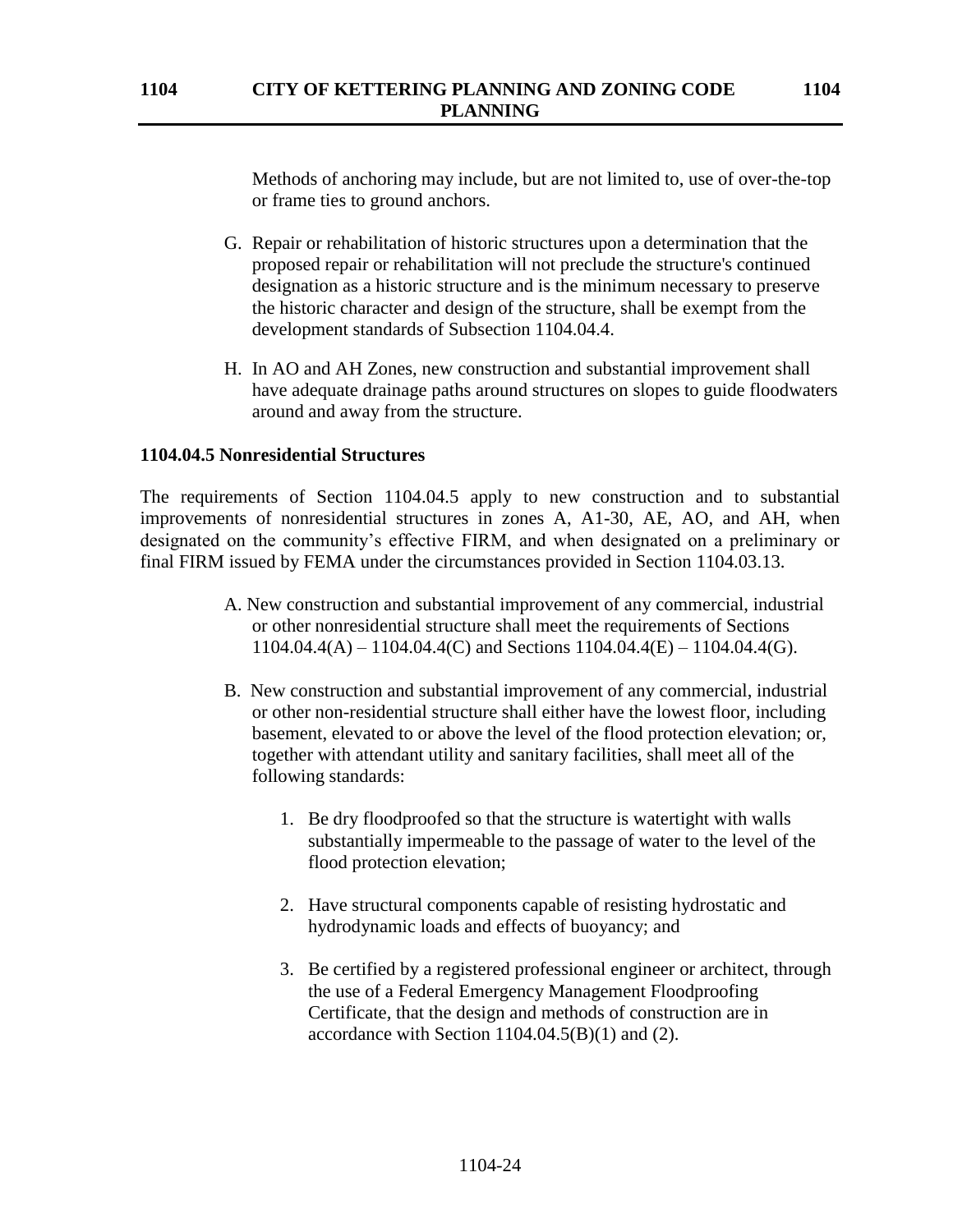C. In Zone AO areas with no elevations specified, the structure shall have the lowest floor, including basement, elevated at least two feet above the highest adjacent natural grade.

### **1104.04.6 Accessory Structures**

Structures that are 600 square feet or less which are used for parking and storage only are exempt from elevation or dry floodproofing standards within zones A, A1-30, AE, AO, and AH designated on the community's FIRM. Such structures must meet the following standards in order to qualify for relief:

- A. They shall not be used for human habitation;
- B. They shall be constructed of flood resistant materials;
- C. They shall be constructed and placed on the lot to offer the minimum resistance to the flow of floodwaters;
- D. They shall be firmly anchored to prevent flotation;
- E. Service facilities such as electrical and heating equipment shall be elevated or floodproofed to or above the level of the flood protection elevation; and
- F. They shall meet the opening requirements of Subsection 1104.04.4(E)(3);

#### **1104.04.7 Recreational Vehicles**

Recreational vehicles on sites within zones A, A1-A30, AE, AO, or AH must meet at least one of the following standards:

- A. They shall not be located on sites in special flood hazard areas for more than 180 days;
- B. They must be fully licensed and ready for highway use; or
- C. They must be placed on the site pursuant to a floodplain development permit issued under Sections 1104.03.3 and 1104.03.4, and meet all standards of Section 1104.04.4.

#### **1104.04.8 Gas or Liquid Storage Tanks**

Within zone A, A1-A30, AE, AO, or AH, new or substantially improved above ground gas or liquid storage tanks shall be anchored to prevent flotation or lateral movement resulting from hydrodynamic and hydrostatic loads.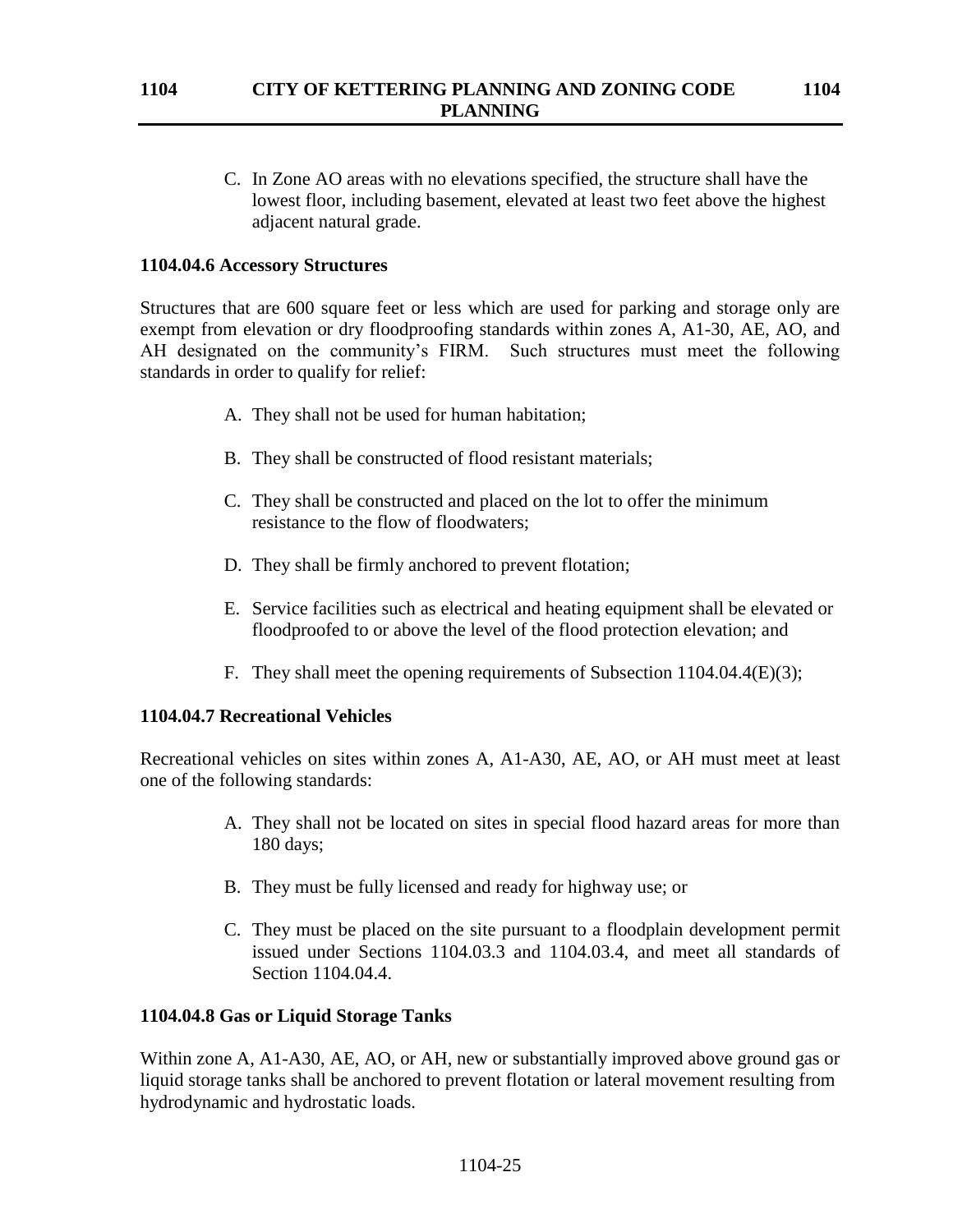### **1104.04.9 Assurance of Flood Carrying Capacity**

Pursuant to the purpose and methods of reducing flood damage stated in these regulations, the following additional standards are adopted to assure that the reduction of the flood carrying capacity of watercourses is minimized:

### **A. Development in Floodways**

- 1. In floodway areas, development shall cause no increase in flood levels during the occurrence of the base flood discharge. Prior to issuance of a floodplain development permit, the applicant must submit a hydrologic and hydraulic analysis, conducted by a registered professional engineer, demonstrating that the proposed development would not result in any increase in the base flood elevation; or
- 2. Development in floodway areas causing increases in the base flood elevation may be permitted provided all of the following are completed by the applicant:
	- a. Meet the requirements to submit technical data in Subsection 1104.03.11(A);
	- b. An evaluation of alternatives that would not result in increased base flood elevations and an credible evidence demonstrating that the alternatives are not feasible;
	- c. Certification that no structures are located in areas that would be impacted by the increased base flood elevation;
	- d. Documentation of individual legal notices explaining to all impacted property owners within and outside the community, explaining the impact of the proposed action on their property; and
	- e. Concurrence of the City Manager of the City of Kettering and the Chief Executive Officer of any other communities impacted by the proposed actions.

## **B. Development in Riverine Areas with Base Flood Elevations but No Floodways**

1. In riverine special flood hazard areas identified by FEMA where base flood elevation data are provided but no floodways have been designated, the cumulative effect of any proposed development, when combined with all other existing and anticipated development, shall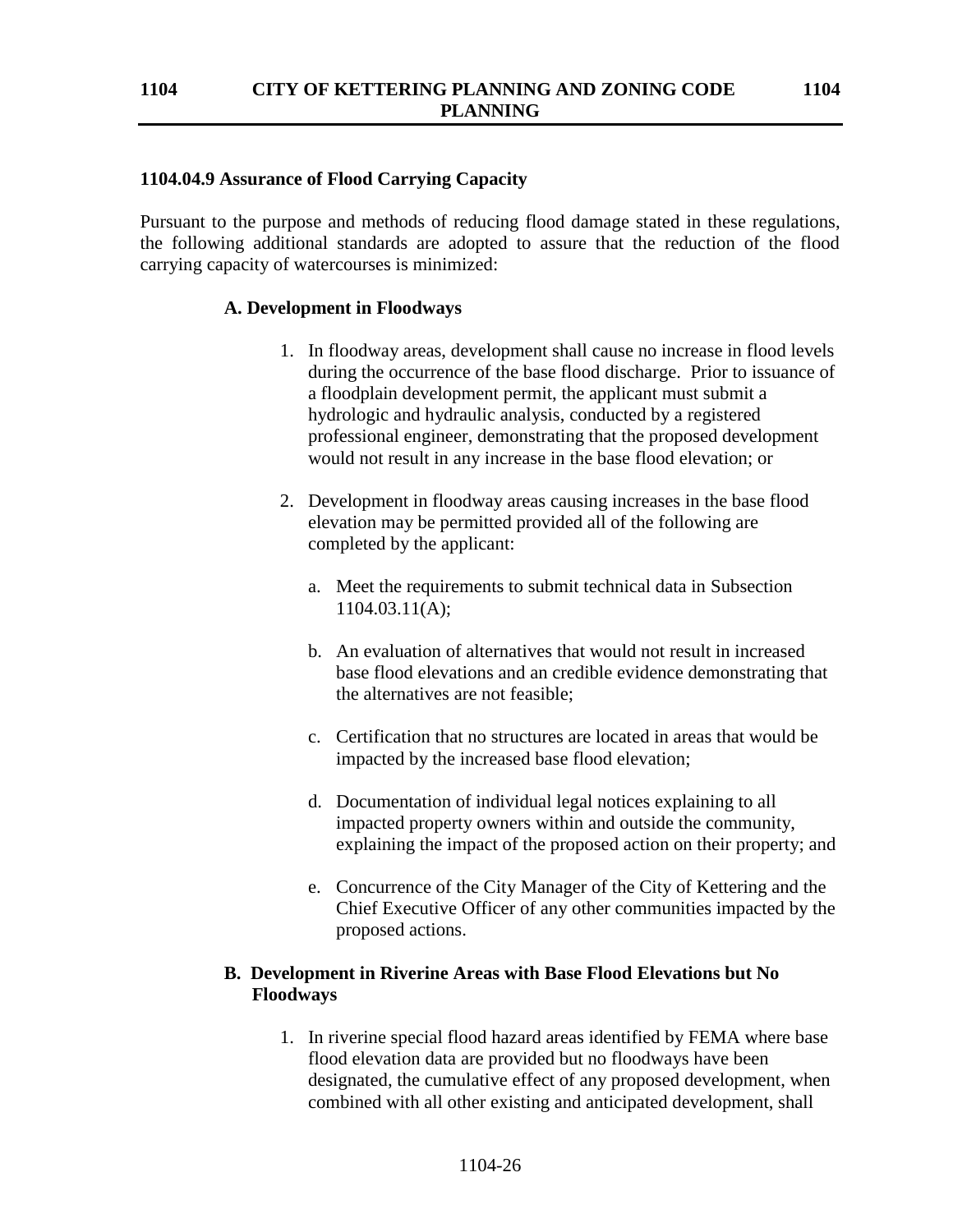not increase the base flood elevation more than 1.0 (one) foot at any point. Prior to issuance of a floodplain development permit, the applicant must submit a hydrologic and hydraulic analysis, conducted by a registered professional engineer, demonstrating that this standard has been met; or

- 2. Development in riverine special flood hazard areas identified by FEMA where base flood elevation data are provided but no floodways have been designated causing more than one foot increase in the base flood elevation may be permitted provided all of the following are completed by the applicant:
	- a. An evaluation of alternatives which would result in an increase of one foot or less of the base flood elevation and an explanation why these alternatives are not feasible; and
	- b. Subsection  $1104.04.9(A)(2)$ , items (a) and (c)-(e).

### **C. Alterations of a Watercourse**

For the purpose of this Chapter, a watercourse is altered when any change occurs within its banks. The extent of the banks shall be established by a field determination of the "bankfull stage." The field determination of "bankfull stage" shall be based on methods presented in Chapter 7 of the USDA Forest Service General Technical Report RM-245, *Stream Channel Reference Sites: An Illustrated Guide to Field Technique* or other applicable publication available from a Federal, State, or other authoritative source. For all proposed developments that alter a watercourse, the following standards apply:

- 1. The bankfull flood carrying capacity of the altered or relocated portion of the watercourse shall not be diminished. Prior to the issuance of a floodplain development permit, the applicant must submit a description of the extent to which any watercourse will be altered or relocated as a result of the proposed development, and certification by a registered professional engineer that the bankfull flood carrying capacity of the watercourse will not be diminished;
- 2. Adjacent communities, the U.S. Army Corps of Engineers, and the Ohio Department of Natural Resources, Division of Water, must be notified prior to any alteration or relocation of a watercourse. Evidence of such notification must be submitted to the Federal Emergency Management Agency;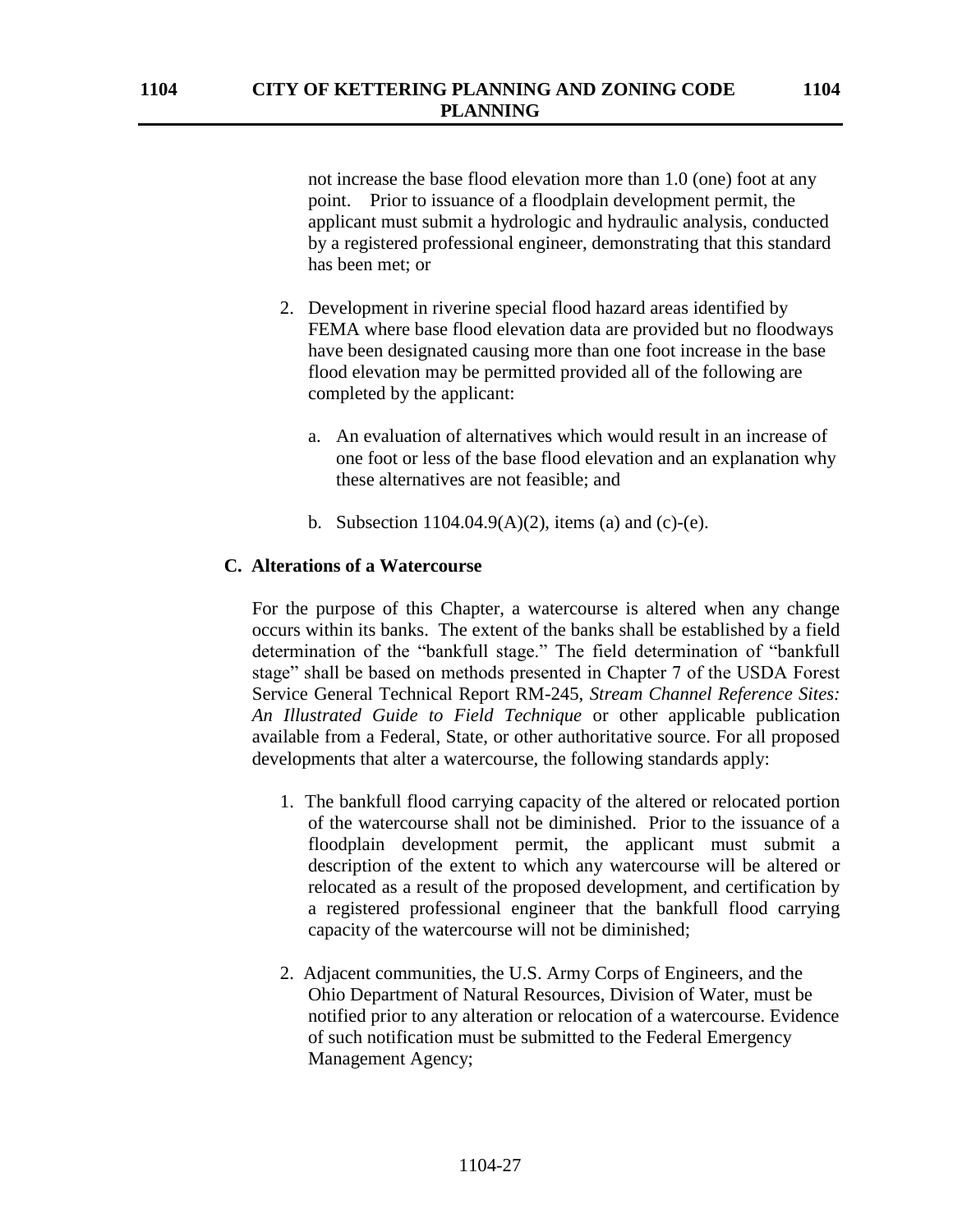- 3. The applicant shall be responsible for providing the necessary maintenance for the altered or relocated portion of said watercourse so that the flood carrying capacity will not be diminished. The Floodplain Administrator may require the permit holder to enter into an agreement with the City of Kettering specifying the maintenance responsibilities. If an agreement is required, it shall be made a condition of the floodplain development permit; and
- 4. The applicant shall meet the requirements to submit technical data in Subsection  $1104.03.11(A)(1)(c)$  when an alteration of a watercourse results in the relocation or elimination of the special flood hazard area, including the placement of culverts.

### **D. Compensatory Storage Required for Fill**

Fill within the area of special flood hazard shall result in no net loss of natural floodplain storage. The volume of the loss of floodwater storage due to filling in the special flood hazard area shall be offset by providing an equal volume of flood storage by excavation or other compensatory measures at or adjacent to the development site.

#### **1140.04.10 Fill**

- A. Fill sites, upon which structures will be constructed or placed, must be compacted to 95 percent of the maximum density obtainable with the standard Proctor Test method or an acceptable equivalent method.
- B. Fill slopes shall not be steeper than one foot vertical to two feet horizontal.
- C. Adequate protection against erosion and scour is provided for fill slopes. When expected velocities during the occurrence of the base flood of five feet per second armoring with stone or rock protections hall be provided. When expected velocities during the base flood are five feet per second or less protection shall be provided by covering them with vegetative cover.
- D. Fill shall be composed of clean granular or earthen material.

#### **SECTION 1104.05 APPEALS AND VARIANCES**

#### **1104.05.1 Appeals Board**

The Board of Zoning Appeals as established by the Charter of the City of Kettering shall hear and decide appeals and requests for variances from the requirements of this Chapter. Records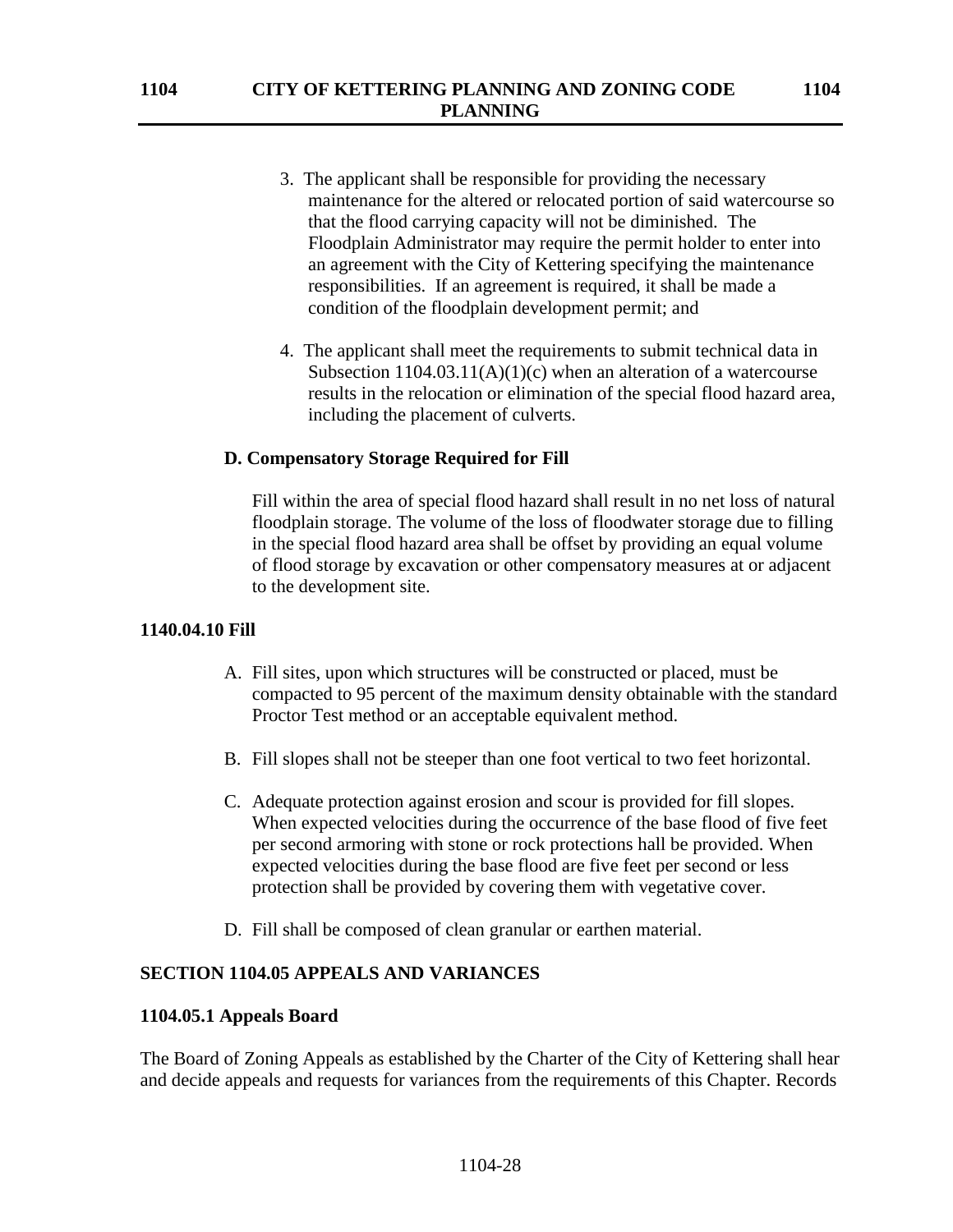are retained on file at the City of Kettering Planning and Development Department located at 3600 Shroyer Road, Kettering, OH 45440.

### **1104.05.2 Powers and Duties**

- A. The Board of Zoning Appeals shall hear and decide appeals where it is alleged there is an error in any order, requirement, decision or determination made by the Floodplain Administrator in the administration or enforcement of this Chapter.
- B. The Board of Zoning Appeals may authorize variances in accordance with Section 1104.05.4 of this Chapter. Upon consideration of the purposes of this Chapter, the Board of Zoning Appeals may attach such conditions to the granting of variances as it deems necessary to further the purposes of this Chapter.
- C. The Floodplain Administrator shall maintain the records of all appeal actions and report any granted variances to the Federal Emergency Management Agency upon request.

### **1104.05.3 Appeals**

- A. Any person affected by any notice and order, or other official action of the Floodplain Administrator may request and shall be granted a hearing on the matter before the Board of Zoning Appeals provided that such person shall file, within 10 days of the date of such notice and order, or other official action, a brief statement of the grounds for such hearing or for the mitigation of any item appearing on any order of the Floodplain Administrator's decision. Such appeal shall be in writing, signed by the applicant, and be filed with the Floodplain Administrator along with the required fee as established in the schedule for fees. Upon receipt of the appeal, the Floodplain Administrator shall transmit said notice and all pertinent information on which the Floodplain Administrator's decision was made to the Board of Zoning Appeals.
- B. Upon receipt of the appeal and payment of the fee, the Floodplain Administrator shall transmit said notice and all pertinent information on which the Floodplain Administrator's decision was made to the Board of Zoning Appeals. Upon receipt of the notice of appeal, the Board of Zoning Appeals shall fix a reasonable time for the appeal, give notice to the parties in interest, and decide the appeal within a reasonable time after it is submitted.
- C. The Board of Zoning Appeals may find that the notice, order, or other official action being appealed is arbitrary, capricious**,** unreasonable, or unsupported by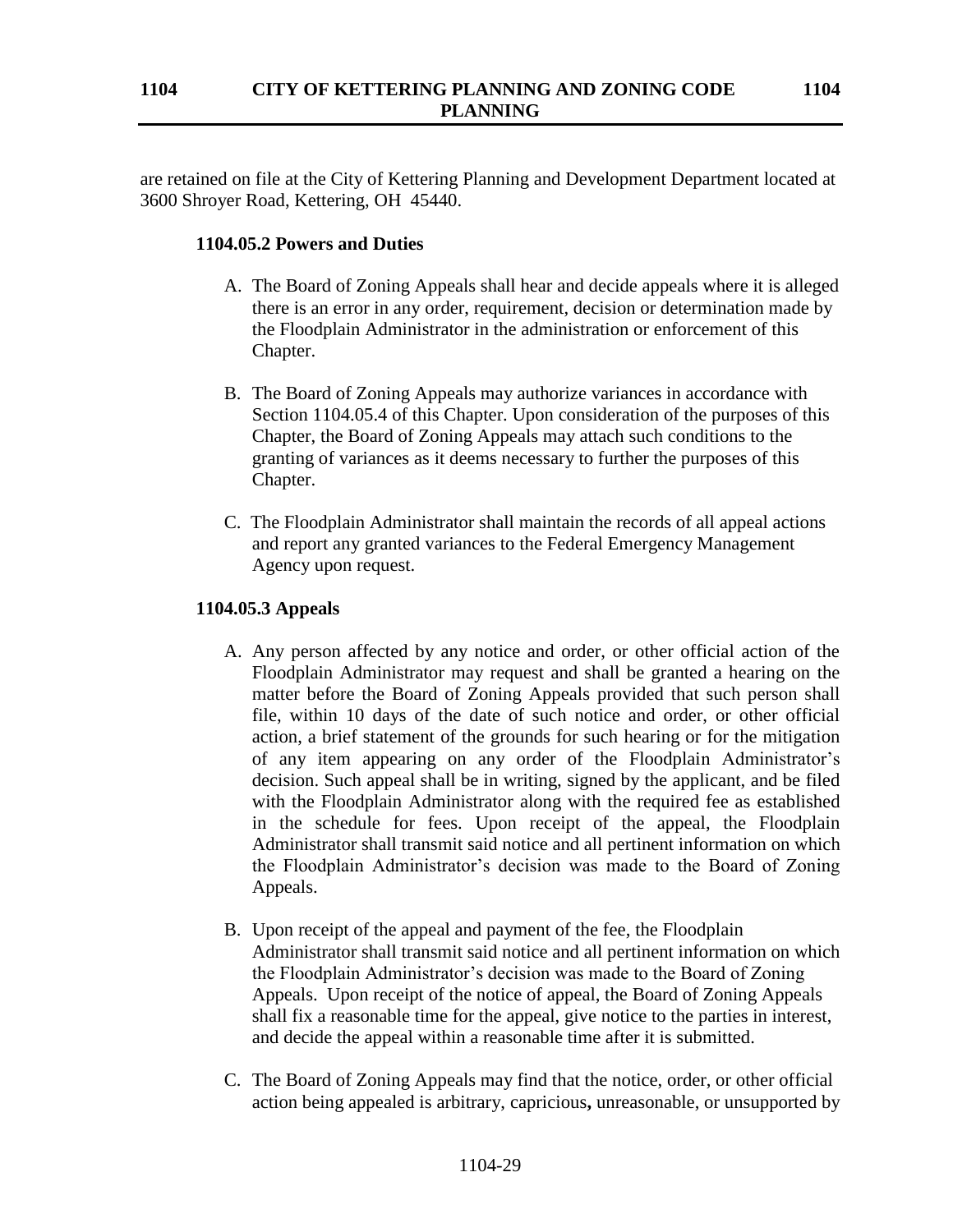the preponderance of substantial, reliable, and probative evidence on the whole record. Consistent with its findings, the Board of Zoning Appeals may affirm, reverse, or vacate the notice, order, or other official action.

### **1104.05.4 Variances**

A property owner believing that application of this Chapter would result in exceptional hardship to the property owner may file an application for a variance. In specific cases where, owing to special conditions of the lot or parcel, a literal enforcement of the provisions of this Chapter would result in exceptional hardship, the Board of Zoning Appeals shall have the power, as specified in this Section, to authorize variances from this Chapter which are not inconsistent with Federal regulations or contrary to the public interest.

#### **A. Application for a Variance**

- 1. A property owner seeking a variance under this Chapter shall apply for a variance by filing an application with the Floodplain Administrator. The application form shall be prescribed by the Floodplain Administrator.
- 2. Such application at a minimum shall contain the following information: Name, address, and telephone number of the applicant; legal description of the property; parcel map; description of the existing use; description of the proposed use; location of the floodplain and special flood hazard area; location of the proposed development in relation to the floodplain and special flood hazard area; description of the variance sought; reason for the variance request; Specific section(s) of this Chapter to be varied, explanation of variance need and reasons for variance; any other information reasonably required by the Floodplain Administrator.
- 3. All applications for a variance shall be accompanied by an application fee set in the schedule of fees.

#### **B. Notice for Public Hearing**

The Board of Zoning Appeals shall schedule and hold a public hearing after receipt of a complete application for a variance. Notice of the hearing shall be given in accordance with Kettering Codified Ordinance Section 1153.04.3 – Table 53.2 Notifications – E. Variances.

#### **C. Public Hearing**

At such hearing the applicant shall present such statements and evidence as the Board of Zoning Appeals requires. In considering such variance applications, the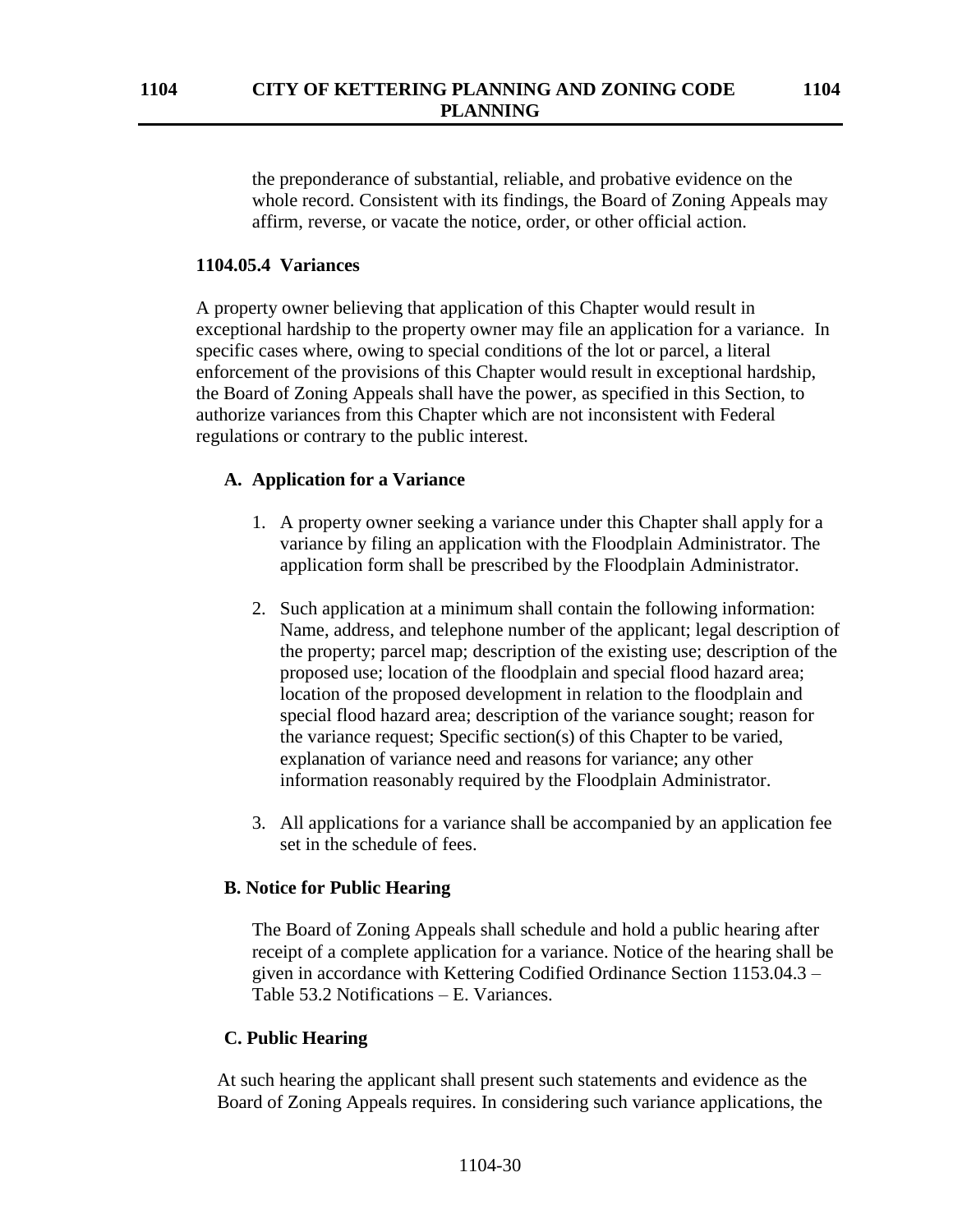Board of Zoning Appeals shall consider and make findings of fact on all evaluations, all relevant factors, standards specified in other sections of these regulations, and the following factors:

- 1. The danger that materials may be swept onto other lands to the injury of others;
- 2. The danger to life and property due to flooding or erosion damage;
- 3. The susceptibility of the proposed development and its contents to flood damage and the effect of such damage on the individual owner;
- 4. The importance to the community of the services provided by the proposed facility;
- 5. The availability of alternative locations for the proposed use that are not subject to flooding or erosion damage;
- 6. The necessity to the facility of a waterfront location, where applicable;
- 7. The compatibility of the proposed use with existing and anticipated development;
- 8. The relationship of the proposed use to the comprehensive plan and floodplain management program for that area;
- 9. The safety of access to the property in times of flood for ordinary and emergency vehicles;
- 10. The expected heights, velocity, duration, rate of rise, and sediment transport of the floodwaters and the effects of wave action, if applicable, expected at the site; and
- 11. The costs of providing governmental services during and after flood conditions, including maintenance and repair of public utilities and facilities such as sewer, gas, electrical, and water systems, and streets and bridges.

Variances shall only be issued upon:

- 1. A showing of good and sufficient cause;
- 2. A determination that failure to grant the variance would result in exceptional hardship due to the physical characteristics of the property.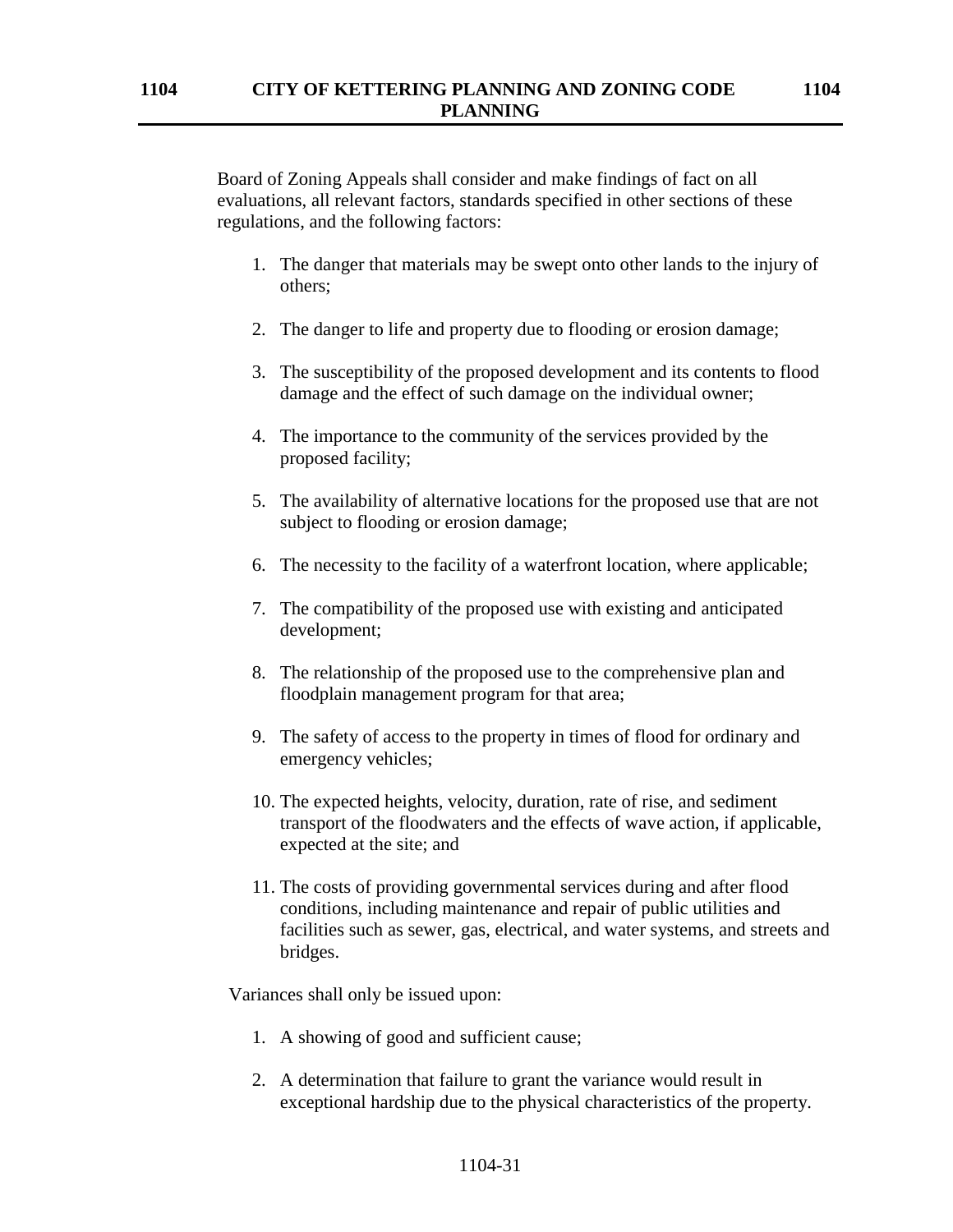Increased cost or inconvenience of meeting the requirements of this Chapter does not constitute an exceptional hardship. The exceptional hardship cannot be self-created or caused;

- 3. A determination that the granting of a variance will not result in increased flood heights beyond that which is allowed in these regulations; additional threats to public safety; extraordinary public expense, nuisances, fraud on or victimization of the public, or conflict with existing local laws;
- 4. A determination that the structure or other development is protected by methods to minimize flood damages; and
- 5. A determination that the variance is the minimum necessary, considering the flood hazard, to afford relief.

Upon consideration of the above factors and the purposes of this Chapter, the Board of Zoning Appeals may attach such conditions to the granting of variances as it deems necessary to further the purposes of this Chapter.

#### **D. Other Conditions for Variances**

- 1. Variances shall not be issued within any designated floodway if any increase in flood levels during the base flood discharge would result.
- 2. Generally, variances may be issued for new construction and substantial improvements to be erected on a lot of one-half acre or less in size contiguous to and surrounded by lots with existing structures constructed below the base flood level, providing items in Subsection 1104.05.4(C)(1- 11) have been fully considered and determined to all fully support granting the requested variance. As the lot size increases beyond one-half acre, the technical justification required for issuing the variance increases.
- 3. Any applicant to whom a variance is granted should be given written notice that the structure will be permitted to be built with a lowest floor elevation below the base flood elevation and the cost of flood insurance will be commensurate with the increased risk resulting from the reduced lowest floor elevation.

#### **1104.05.5 Procedure at Hearings**

A. All testimony shall be given under oath.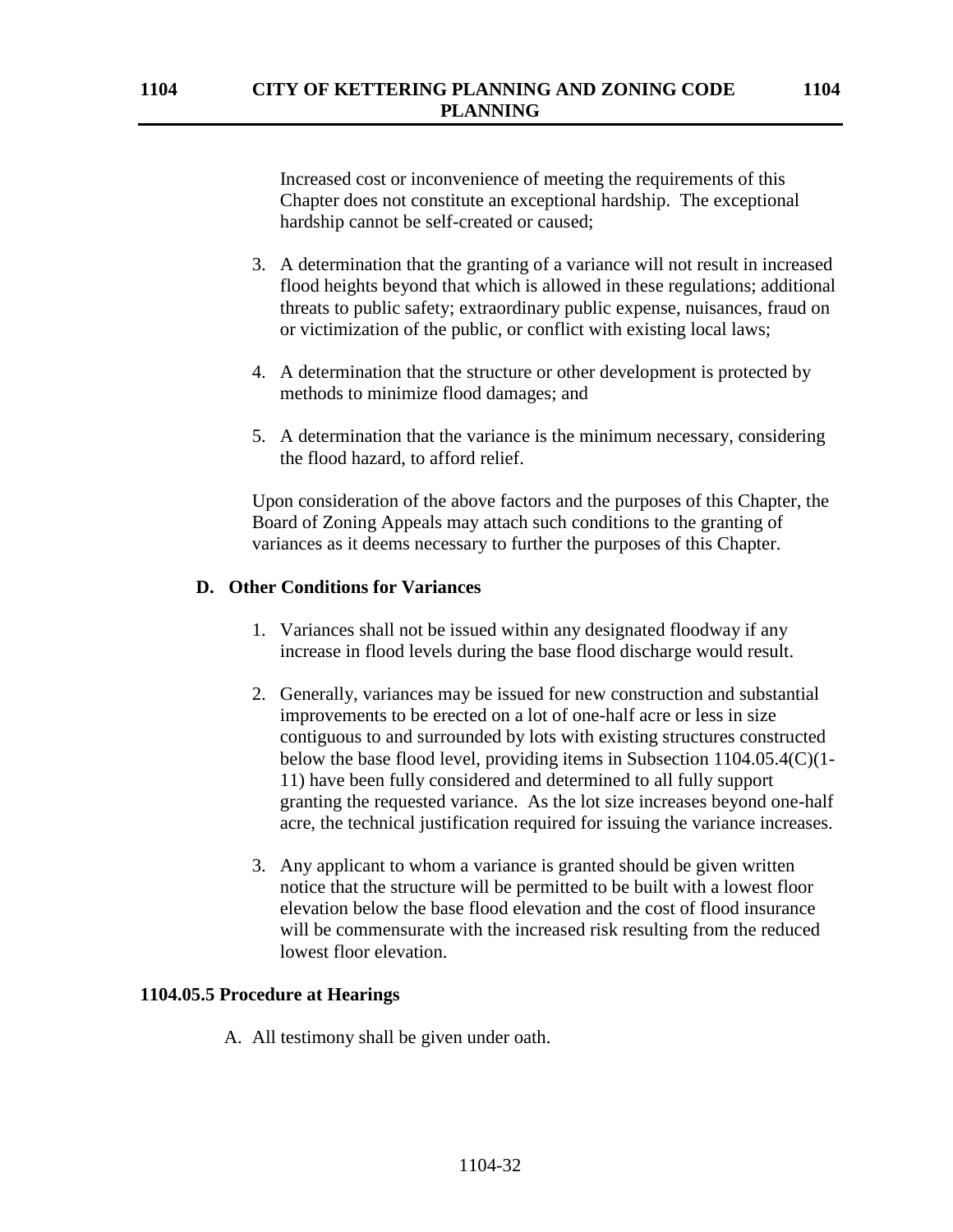- B. A complete record of the proceedings shall be kept, except confidential deliberations of the Board, but including all documents presented and a verbatim record of the testimony of all witnesses.
- C. The applicant shall proceed first to present evidence and testimony in support of the appeal or variance.
- D. The Floodplain Administrator may present evidence or testimony in opposition to the appeal or variance.
- E. All witnesses shall be subject to cross-examination by the adverse party or their counsel.
- F. Evidence that is not admitted may be proffered and shall become part of the record for appeal.
- G. The Board shall issue subpoenas upon written request for the attendance of witnesses. A reasonable deposit to cover the cost of issuance and service shall be collected in advance.
- H. The Board of Zoning Appeals shall prepare conclusions of fact supporting its decision. The decision may be announced at the conclusion of the hearing and thereafter issued in writing or decisions may be issued in writing or within a reasonable time after the hearing.

## **1104.05.6 Appeal of Board of Zoning Appeals' Decisions**

- A. Those aggrieved by a decision made under this Chapter by the Board of Zoning Appeals may appeal such decision to the Kettering City Council as provided in the City Charter and Kettering Codified Ordinance Section 1153.15.
- B. City Council may find that the notice, order, or other official action being appealed is arbitrary, capricious**,** unreasonable, or unsupported by the preponderance of substantial, reliable, and probative evidence on the whole record. Consistent with its findings, City Council may affirm, reverse, or vacate the notice, order, or other official action.

#### **1104.05.7 Appeal to Court**

Those aggrieved by the decision of the City Council may appeal such decision to the Montgomery County Court of Common Pleas, pursuant to Ohio Rev. Code Chapter 2506. The appellant shall pay all costs associated with preparing the record for appeal. Payment shall be due on preparation of the record.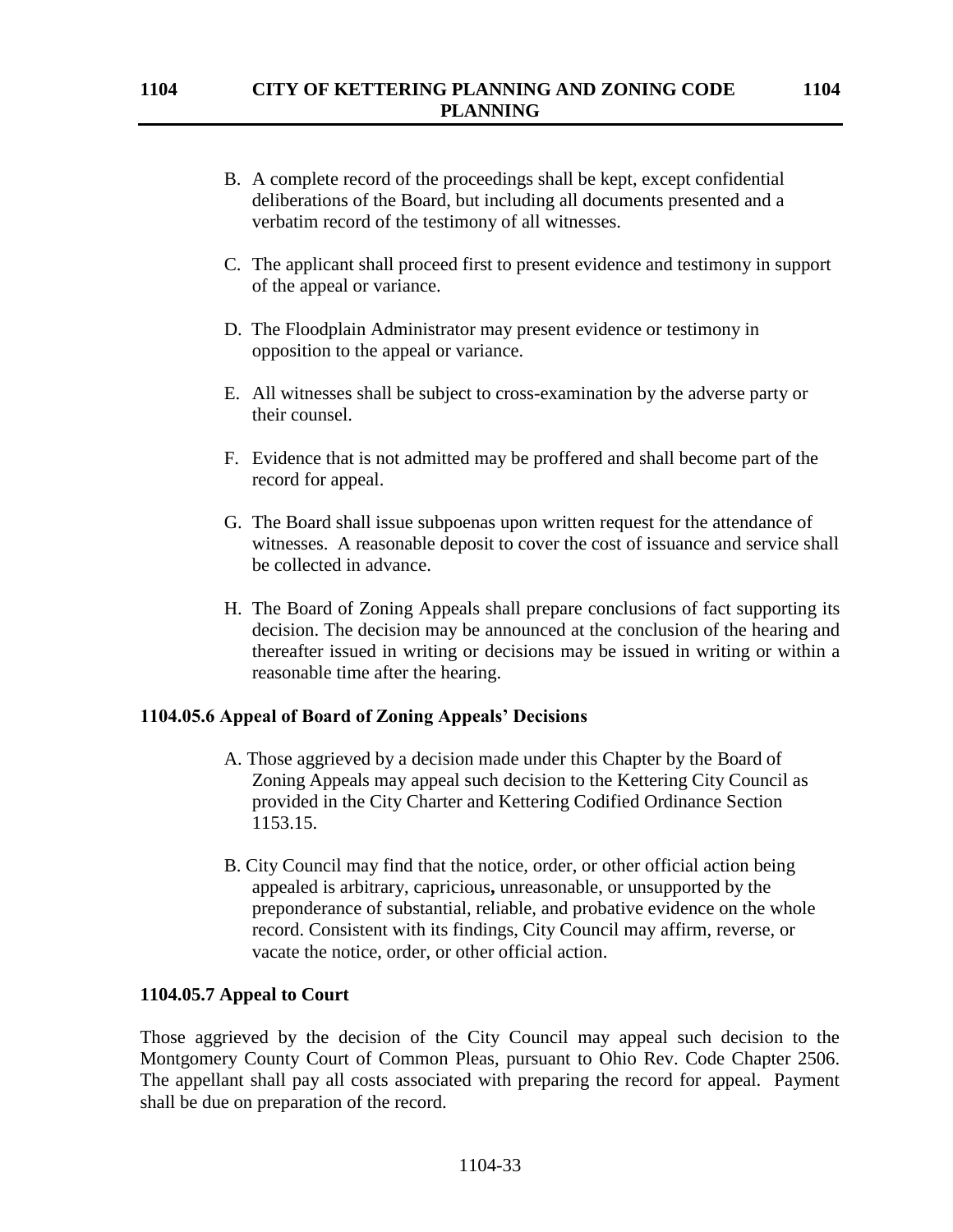## **SECTION 1104.06. ENFORCEMENT**

## **1104.06.1 Compliance Required**

- A. No structure or land shall hereafter be located, erected, constructed, reconstructed, repaired, extended, converted, enlarged or altered without full compliance with the terms of this Chapter and all other applicable regulations which apply to uses within the jurisdiction of this Chapter, unless specifically exempted from filing for a development permit as stated in Subsection 1104.03.9.
- B. Failure to obtain a floodplain development permit shall be a violation of these regulations and shall be punishable in accordance with Subsection 1104.06.6.
- C. Floodplain development permits issued on the basis of plans and applications approved by the Floodplain Administrator authorize only the use, and arrangement, set forth in such approved plans and applications or amendments thereto. Use, arrangement, or construction contrary to that authorized shall be deemed a violation of this Chapter and punishable in accordance with Subsection 1104.06.6.

## **1104.06.2 Notice of Violation**

The Floodplain Administrator shall serve any notice of violation or order in accordance with Subsection 1104.06.3(C).

## **1104.06.3 Notices and Orders**

## **A. Notice to Owner or to Responsible Person(s).**

Whenever the Floodplain Administrator determines that there has been a violation of this Chapter or has grounds to believe that a violation has occurred, then notice shall be given to the owner or the person(s) (tenant, occupant, user, owner, etc.) responsible therefore in the manner prescribed in Section 1104.06.3(C)

# **B. Form**

Such notice prescribed in Subsection 1104.06.3 shall:

- 1. Be in writing on an appropriate form;
- 2. Include a description of the property sufficient for identification;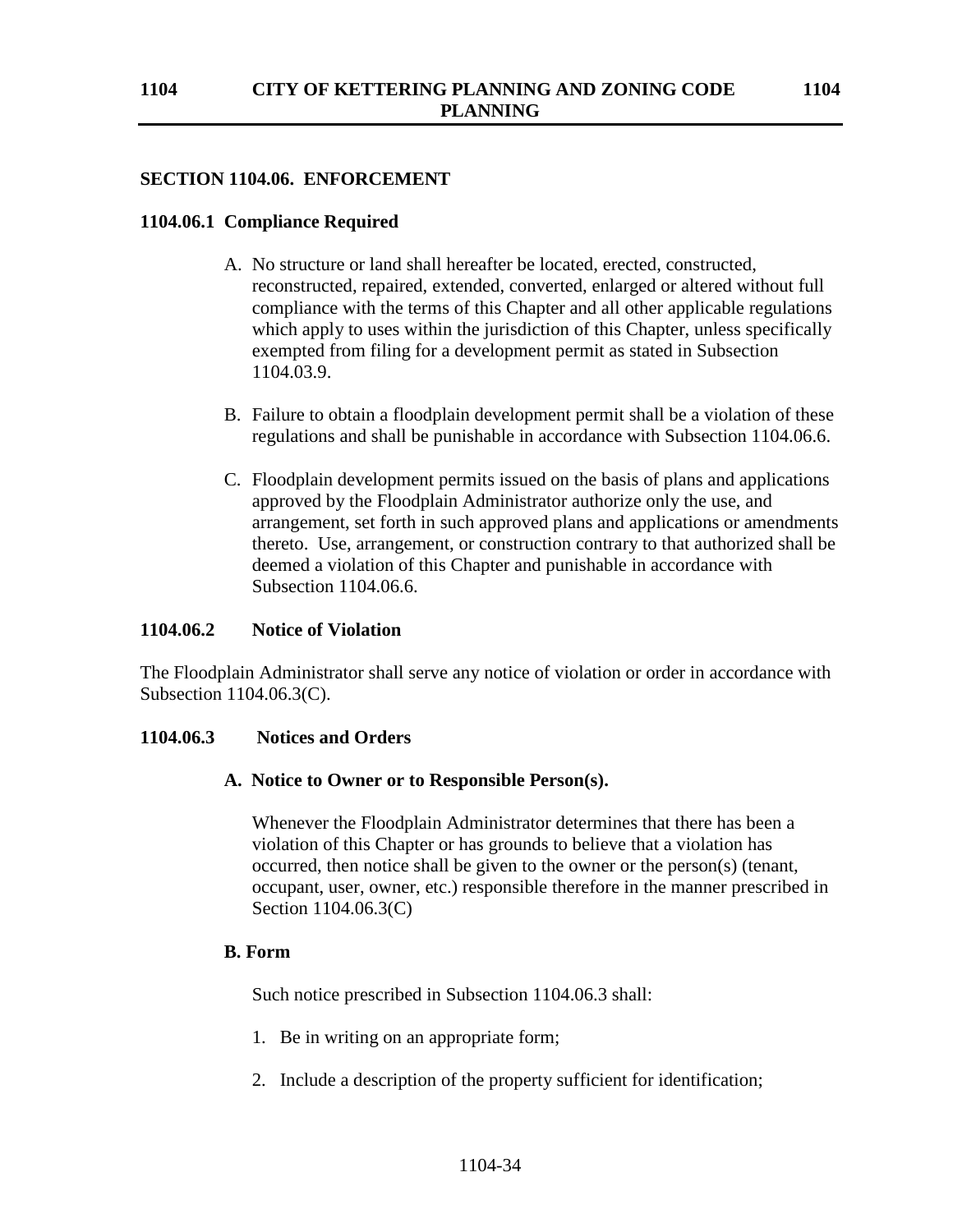- 3. Include a list of violations, referring to the section or sections of these regulations that have been violated, and order remedial action, which, if taken, will effect compliance with the provisions of these regulations;
- 4. Specify a reasonable time for performance; and
- 5. Inform the owner or the person(s) to whom the notice of violation is issued of the right to appeal.

### **C. Method of Service**

Any notice or order of the Floodplain Administrator shall be deemed to have been properly served if a copy thereof is:

- 1. Delivered personally; or
- 2. Left at the usual place of abode of the person to whom it is to be served upon and with someone who is 18 years of age or older; or
- 3. Sent by certified, preposted U.S. mail to the last known address of the person to be served; or
- 4. If the notice is attempted to be served by certified, preposted U.S. mail and then returned showing that it was not delivered or if the certified notice is not returned within fourteen (14) days after the date of mailing, then a copy thereof may be sent by regular, preposted, first-class U.S. mail to the last known address of the person to be served and posted in a conspicuous place in or about the development, structure, building, premises or property affected by such notice.

#### **1104.06.4 Unlawful Acts**

It shall be unlawful for any person, firm or corporation to be in conflict with or in violation of any of the provisions of this Chapter. No person shall fail or refuse to comply with any decision or order of the Floodplain Administrator or any provision of this Chapter.

#### **1104.06.5 Prosecution of Violation**

If a notice of violation is not complied with or an order of the Floodplain Administrator is issued for failure to comply, then the Floodplain Administrator may institute or cause to be instituted a legal proceeding to restrain, correct, or abate such violation, or to require the removal or termination of the unlawful structure or development in violation of the provisions of this Chapter or of the order or direction made pursuant thereto, including penalties for violation of failure to comply.